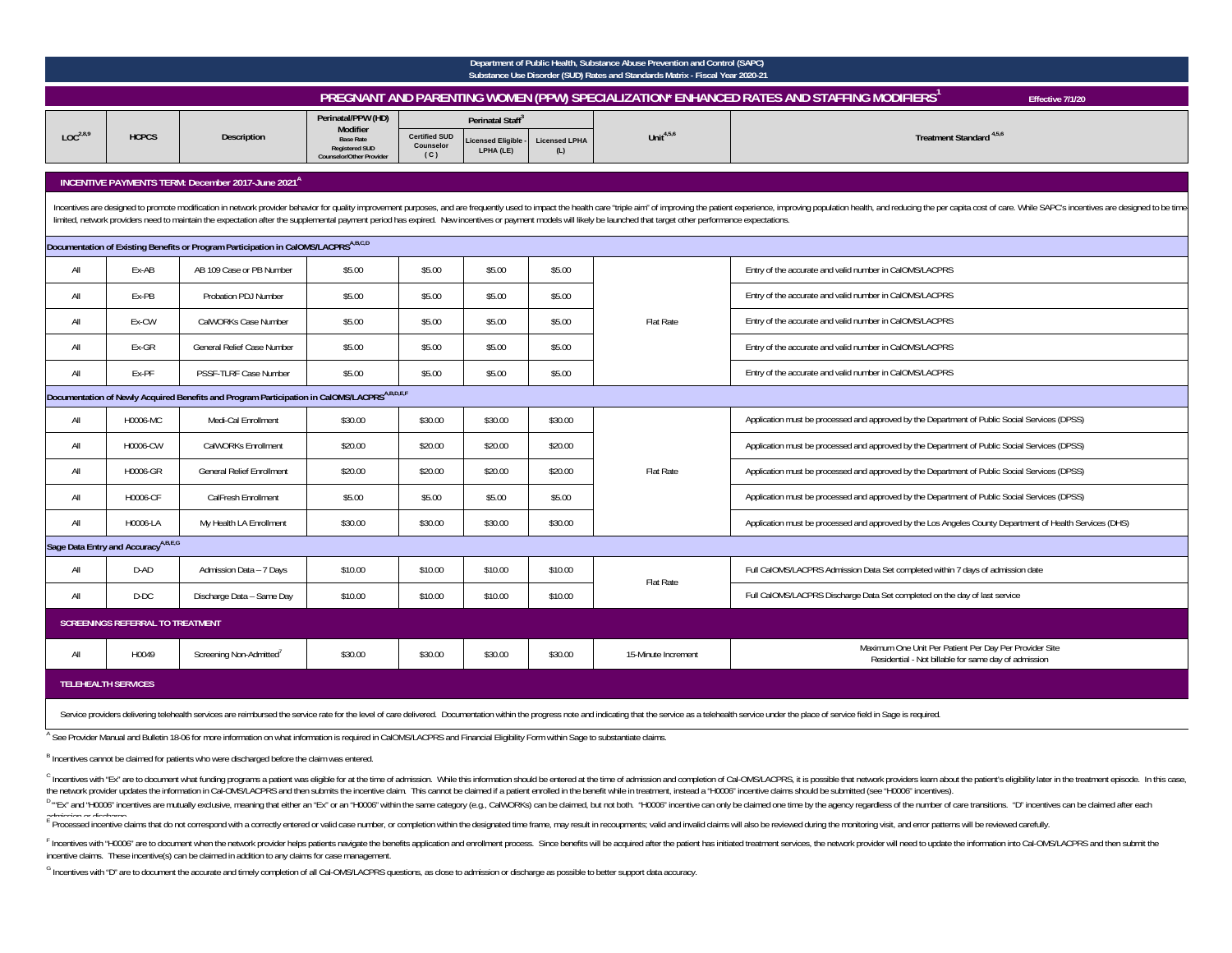|                                                              |                                       |                                                                     |                                                                                   |                                          |                               |                             |                                            | PREGNANT AND PARENTING WOMEN (PPW) SPECIALIZATION* ENHANCED RATES AND STAFFING MODIFIERS'<br>Effective 7/1/20                                  |
|--------------------------------------------------------------|---------------------------------------|---------------------------------------------------------------------|-----------------------------------------------------------------------------------|------------------------------------------|-------------------------------|-----------------------------|--------------------------------------------|------------------------------------------------------------------------------------------------------------------------------------------------|
|                                                              |                                       |                                                                     | Perinatal/PPW (HD)                                                                |                                          | Perinatal Staff <sup>3</sup>  |                             |                                            |                                                                                                                                                |
| LOC <sup>2,8,9</sup>                                         | <b>HCPCS</b>                          | Description                                                         | Modifier<br><b>Base Rate</b><br><b>Registered SUD</b><br>Counselor/Other Provider | <b>Certified SUD</b><br>Counselor<br>(C) | icensed Eligible<br>LPHA (LE) | <b>Licensed LPHA</b><br>(L) | Unit <sup>4,5,6</sup>                      | Treatment Standard <sup>4,5,6</sup>                                                                                                            |
|                                                              |                                       | ASAM 1.0-AR: Outpatient for At-Risk Youth & Young Adults 12-20 Only |                                                                                   |                                          |                               |                             |                                            |                                                                                                                                                |
| ASAM 1.0-AR                                                  | H0049                                 | Screening <sup>®</sup>                                              | \$30.00                                                                           | \$30.00                                  | \$30.00                       | \$30.00                     | 15-Minute Increment                        |                                                                                                                                                |
|                                                              | H0001                                 | Intake/Assessment                                                   | \$35.24                                                                           | \$37.35                                  | \$40.53                       | \$42.29                     | 15-Minute Increment                        |                                                                                                                                                |
| Code: U7                                                     | T1007                                 | Treatment Plan                                                      | \$35.24                                                                           | \$37.35                                  | \$40.53                       | \$42.29                     | 15-Minute Increment                        | Combined Services <sup>4,5,6</sup>                                                                                                             |
|                                                              |                                       |                                                                     | \$35.24                                                                           | \$37.35                                  | \$40.53                       | \$42.29                     | 15-Minute Increment<br>(min 60, max 90)    | Age 12-20 (Modifier HA); Pregnant/Perinatal (Modifier HD)                                                                                      |
|                                                              | H0005                                 | Group Counseling                                                    | \$2.35                                                                            | \$2.49                                   | \$2.70                        | \$2.82                      | Per Minute                                 | No more than 40 units or 10 hours per 60-days                                                                                                  |
|                                                              |                                       |                                                                     | \$35.24                                                                           | \$37.35                                  | \$40.53                       | \$42.29                     | 15-Minute Increment                        | and up to 2 episodes per calendar year <sup>8,9</sup>                                                                                          |
| Outpatient for<br>At-Risk Youth & Young Adults<br>12-20 Only | T1012                                 | Patient Education                                                   | \$2.35                                                                            | \$2.49                                   | \$2.70                        | \$2.82                      | (min 60, max 90)<br>Per Minute             |                                                                                                                                                |
|                                                              | H0004                                 | Individual Counseling                                               | \$35.24                                                                           | \$37.35                                  | \$40.53                       | \$42.29                     | 15-Minute Increment                        |                                                                                                                                                |
|                                                              | 90846                                 |                                                                     |                                                                                   |                                          | \$40.53                       | \$42.29                     | 15-Minute Increment                        |                                                                                                                                                |
|                                                              | H0006                                 | Family Therapy <sup>16</sup><br>Case Management                     | \$38.54                                                                           | \$40.85                                  | \$44.32                       | \$46.25                     | 15-Minute Increment                        |                                                                                                                                                |
| <b>ASAM 1.0: Outpatient</b>                                  |                                       |                                                                     |                                                                                   |                                          |                               |                             |                                            |                                                                                                                                                |
| ASAM 1.0                                                     | H0049                                 | Screening                                                           | \$30.00                                                                           | \$30.00                                  | \$30.00                       | \$30.00                     | 15-Minute Increment                        |                                                                                                                                                |
|                                                              | H0001                                 | Assessment/Intake                                                   | \$35.24                                                                           | \$37.35                                  | \$40.53                       | \$42.29                     | 15-Minute Increment                        |                                                                                                                                                |
| Code: U7                                                     | T1007                                 | <b>Treatment Plan</b>                                               | \$35.24                                                                           | \$37.35                                  | \$40.53                       | \$42.29                     | 15-Minute Increment                        | Combined Services <sup>4,5,6</sup>                                                                                                             |
|                                                              | H0005                                 | Group Counseling                                                    | \$35.24                                                                           | \$37.35                                  | \$40.53                       | \$42.29                     | 15-Minute Increment                        | Age 12-17 (Modifier HA); Pregnant/Perinatal (Modifier HD)                                                                                      |
|                                                              |                                       |                                                                     | \$2.35<br>\$35.24                                                                 | \$2.49<br>\$37.35                        | \$2.70<br>\$40.53             | \$2.82<br>\$42.29           | Per Minute<br>15-Minute Increment          | Minimum 2 hours per month and no less or more than                                                                                             |
|                                                              | T1012                                 | Patient Education                                                   | \$2.35                                                                            | \$2.49                                   | \$2.70                        | \$2.82                      | Per Minute                                 |                                                                                                                                                |
|                                                              | H0004                                 | Individual Counseling                                               | \$35.24                                                                           | \$37.35                                  | \$40.53                       | \$42.29                     | 15-Minute Increment                        | 0-24 units per week or 0-6 hours per week <sup>8,9</sup>                                                                                       |
|                                                              | H2011                                 | Crisis Intervention                                                 | \$35.24                                                                           | \$37.35                                  | \$40.53                       | \$42.29                     | 15-Minute Increment                        |                                                                                                                                                |
|                                                              | 90846                                 | Family Therapy <sup>16</sup>                                        |                                                                                   |                                          | \$40.53                       | \$42.29                     | 15-Minute Increment                        | Age 18-20 (Modifier HA); Pregnant/Perinatal (Modifier HD)                                                                                      |
| Outpatient                                                   | T1006                                 | <b>Collateral Services</b>                                          | \$35.24                                                                           | \$37.35                                  | \$40.53                       | \$42.29                     | 15-Minute Increment                        | Age 21+ (Modifier N/A); Pregnant/Perinatal (Modifier HD)                                                                                       |
|                                                              | H2010                                 | Medication Services (Non-MAT)                                       | \$35.24                                                                           | \$37.35                                  | \$40.53                       | \$42.29                     | 15-Minute Increment                        |                                                                                                                                                |
|                                                              |                                       |                                                                     |                                                                                   |                                          |                               |                             |                                            |                                                                                                                                                |
|                                                              | <b>MATSvc</b>                         | Medication Services (MAT) <sup>16</sup>                             |                                                                                   |                                          | \$40.53                       | \$42.29                     | 15-Minute Increment                        | Minimum 2 hours per month and no less or more than                                                                                             |
|                                                              | D0001                                 | <b>Discharge Services</b>                                           | \$35.24                                                                           | \$37.35                                  | \$40.53                       | \$42.29                     | 15-Minute Increment                        | 0-36 units per week or 0-9 hours per week <sup>8,9</sup>                                                                                       |
|                                                              | H0048                                 | Alcohol/Drug Testing                                                | \$0.00                                                                            | \$0.00                                   | \$0.00                        | \$0.00                      | UA Test - 1 Unit                           |                                                                                                                                                |
|                                                              | H0006                                 | Case Management                                                     | \$38.54                                                                           | \$40.85                                  | \$44.32                       | \$46.25                     | 15-Minute Increment                        | Up to 10 hours or 40 units per month                                                                                                           |
|                                                              | <b>ASAM 2.1: Intensive Outpatient</b> |                                                                     |                                                                                   |                                          |                               |                             |                                            |                                                                                                                                                |
| <b>ASAM 2.1</b>                                              | H0049<br>H0001                        | Screening'<br>Assessment/Intake                                     | \$30.00<br>\$38.08                                                                | \$30.00<br>\$40.36                       | \$30.00<br>\$43.79            | \$30.00<br>\$45.70          | 15-Minute Increment<br>15-Minute Increment | Combined Services <sup>4,5,6</sup>                                                                                                             |
| Code: U8                                                     | T1007                                 | <b>Treatment Plan</b>                                               | \$38.08                                                                           | \$40.36                                  | \$43.79                       | \$45.70                     | 15-Minute Increment                        | Age 12-17 (Modifier HA)                                                                                                                        |
|                                                              |                                       |                                                                     | \$38.08                                                                           | \$40.36                                  | \$43.79                       | \$45.70                     | 15-Minute Increment<br>(min 60, max 90)    | No less or more than* 24-76 units per week or 6-19 hours per week <sup>8,9</sup>                                                               |
|                                                              | H0005                                 | Group Counseling                                                    | \$2.54                                                                            | \$2.69                                   | \$2.92                        | \$3.05                      | Per Minute                                 |                                                                                                                                                |
|                                                              | T1012                                 | Patient Education                                                   | \$38.08                                                                           | \$40.36                                  | \$43.79                       | \$45.70                     | 15-Minute Increment<br>$(min 60$ max $90)$ | Age 12-17 and Pregnant/Perinatal (Also Add Modifier HD)                                                                                        |
|                                                              |                                       |                                                                     | \$2.54                                                                            | \$2.69                                   | \$2.92                        | \$3.05                      | Per Minute                                 |                                                                                                                                                |
|                                                              | H0004                                 | Individual Counseling                                               | \$38.08                                                                           | \$40.36                                  | \$43.79                       | \$45.70                     | 15-Minute Increment                        | No less or more than* 24-120 units per week or 6-30 hours per week <sup>8,9</sup>                                                              |
|                                                              | H <sub>2011</sub>                     | <b>Crisis Intervention</b>                                          | 238.08                                                                            | \$40.36                                  | \$43.79                       | \$45.70                     | 15-Minute Increment                        | Age 18-20 (Modifier HA) or Age 21+ (Modifier None                                                                                              |
|                                                              | 90846                                 | Family Therapy <sup>16</sup>                                        |                                                                                   |                                          | \$43.79                       | \$45.70                     | 15-Minute Increment                        | No less or more than* 36-76 units per week or 9-19 hours per week <sup>8,9</sup>                                                               |
|                                                              | T1006                                 | <b>Collateral Services</b>                                          | \$38.08                                                                           | \$40.36                                  | \$43.79                       | \$45.70                     | 15-Minute Increment                        | Age 18+ and Pregnant/Perinatal (Also Add Modifier HD)                                                                                          |
| Intensive Outpatient                                         | H2010                                 | Medication Services (Non-MAT)                                       | \$38.08                                                                           | \$40.36                                  | \$43.79                       | \$45.70                     | 15-Minute Increment                        | No less or more than* 36-120 units per week or 9-30 hours per week <sup>8,9</sup>                                                              |
|                                                              | <b>MATSvc</b>                         | Medication Services (MAT) <sup>16</sup>                             |                                                                                   |                                          | \$43.79                       | \$45.70                     | 15-Minute Increment                        | *If the minimum hours of service are not met, reimbursement will be reduced to the ASAM 1.0 fee/rate. If minimum service units are not met for |
|                                                              | D0001                                 | <b>Discharge Services</b>                                           | \$38.08                                                                           | \$40.36                                  | \$43.79                       | \$45.70                     | 15-Minute Increment                        | 4 or more weeks the patient needs to step down to a lower LOC and further reimbursement will be disallowed.                                    |
|                                                              | H0048                                 | Alcohol/Drug Testing                                                | \$0.00                                                                            | \$0.00                                   | \$0.00                        | \$0.00                      | UA Test - 1 Unit                           |                                                                                                                                                |
|                                                              | H0006                                 | Case Management                                                     | \$38.54                                                                           | \$40.85                                  | \$44.32                       | \$46.25                     | 15-Minute Increment                        | Up to 10 hours or 40 units per month                                                                                                           |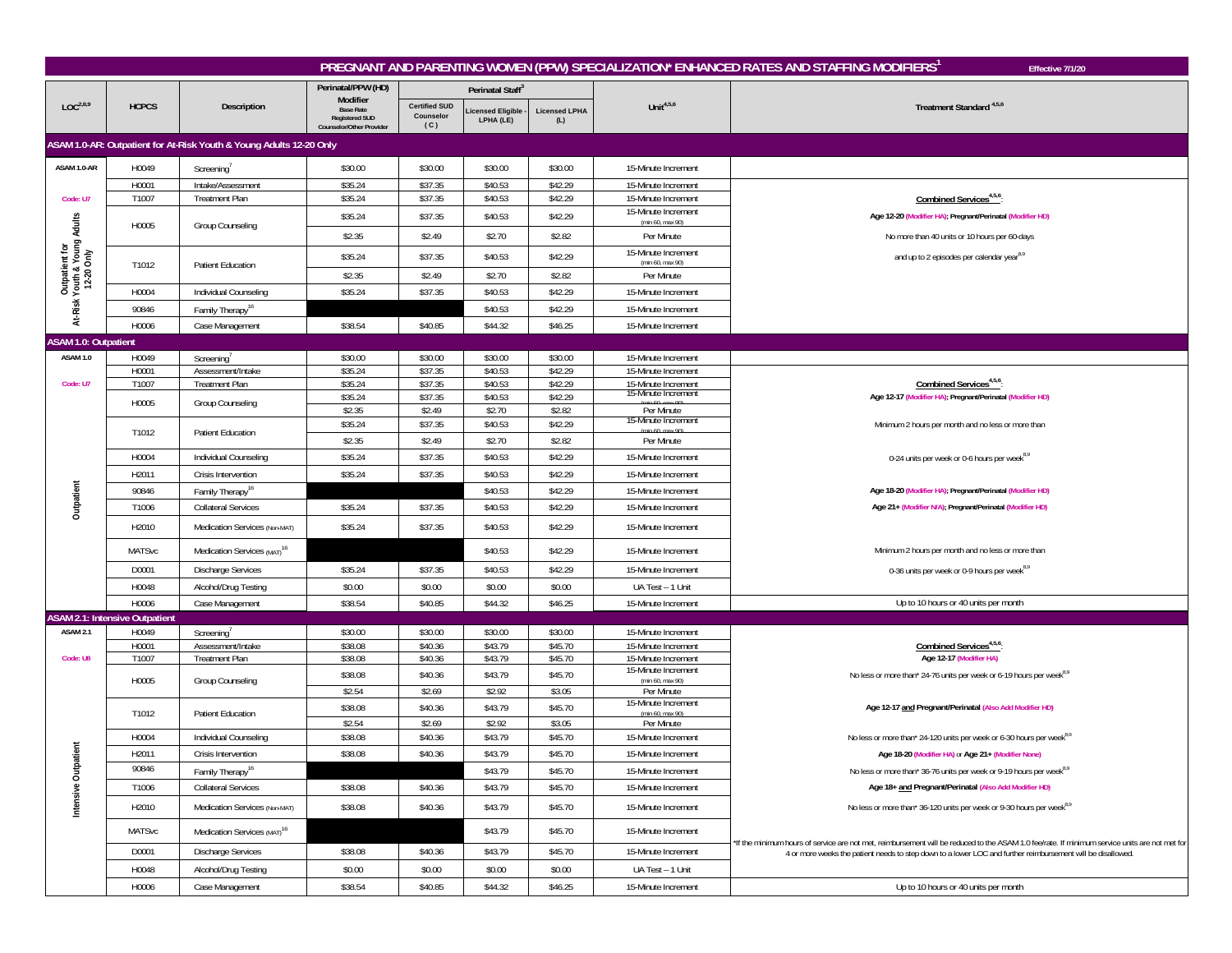|                              |                                     |                                                          |                                                                                   |                                          |                                       |                             |                                                                                                                                                                                                                                                                                                                                                                                           | PREGNANT AND PARENTING WOMEN (PPW) SPECIALIZATION* ENHANCED RATES AND STAFFING MODIFIERS <sup>1</sup><br>Effective 7/1/20                                     |
|------------------------------|-------------------------------------|----------------------------------------------------------|-----------------------------------------------------------------------------------|------------------------------------------|---------------------------------------|-----------------------------|-------------------------------------------------------------------------------------------------------------------------------------------------------------------------------------------------------------------------------------------------------------------------------------------------------------------------------------------------------------------------------------------|---------------------------------------------------------------------------------------------------------------------------------------------------------------|
|                              |                                     |                                                          | Perinatal/PPW (HD)                                                                |                                          | Perinatal Staff <sup>3</sup>          |                             |                                                                                                                                                                                                                                                                                                                                                                                           |                                                                                                                                                               |
| LOC <sup>2,8,9</sup>         | <b>HCPCS</b>                        | Description                                              | Modifier<br><b>Base Rate</b><br><b>Registered SUD</b><br>Counselor/Other Provider | <b>Certified SUD</b><br>Counselor<br>(C) | <b>Licensed Eligible</b><br>LPHA (LE) | <b>Licensed LPHA</b><br>(L) | Unit $4,5,6$                                                                                                                                                                                                                                                                                                                                                                              | Treatment Standard <sup>4,5,6</sup>                                                                                                                           |
|                              | ASAM 3.1: Low Intensity Residential |                                                          |                                                                                   |                                          |                                       |                             |                                                                                                                                                                                                                                                                                                                                                                                           |                                                                                                                                                               |
| <b>ASAM 3.1</b>              | H0019                               | Clinical Day Rate                                        |                                                                                   |                                          |                                       |                             | Day Rate                                                                                                                                                                                                                                                                                                                                                                                  | Pre-Authorization by County Required <sup>10</sup>                                                                                                            |
|                              | H0049                               | Screening'                                               |                                                                                   |                                          |                                       |                             |                                                                                                                                                                                                                                                                                                                                                                                           |                                                                                                                                                               |
| Code U1                      | H0001                               | Assessment/Intake                                        |                                                                                   |                                          |                                       |                             |                                                                                                                                                                                                                                                                                                                                                                                           | Combined Services <sup>4,5,6*</sup>                                                                                                                           |
|                              | T1007                               | <b>Treatment Plan</b>                                    |                                                                                   |                                          |                                       |                             |                                                                                                                                                                                                                                                                                                                                                                                           | Age 12-17 (Modifier HA); Pregnant/Perinatal (Modifier HD)                                                                                                     |
|                              | H0005                               | Group Counseling                                         |                                                                                   |                                          |                                       |                             |                                                                                                                                                                                                                                                                                                                                                                                           | 80+ units per week or 20+ hours per week <sup>8,9</sup>                                                                                                       |
|                              | T1012                               | Patient Education                                        |                                                                                   |                                          |                                       |                             | * If less than 10 hours or 40 units of                                                                                                                                                                                                                                                                                                                                                    | 2 noncontiguous 30-day stays with one 30-day extension per year for                                                                                           |
|                              | H0004                               | Individual Counseling                                    |                                                                                   |                                          | \$216.42                              | \$225.80                    | service are provided per week, for more<br>than 2 (age 12-20) or 3 (age 21+) weeks<br>the patient needs to step down to a lower<br>LOC and further reimbursement will be<br>disallowed. When services provided are<br>less than the minimum, it must be<br>clinically necessary (e.g., hospitalized, on<br>pass) and documented in the progress<br>notes. Alerts will be sent via Sage if | any ASAM residential LOC unless medically necessary.                                                                                                          |
|                              | H2011                               | Crisis Intervention                                      | \$188.28                                                                          | \$199.54                                 |                                       |                             |                                                                                                                                                                                                                                                                                                                                                                                           | Age 18-20 (Modifier HA); Pregnant/Perinatal (Modifier HD)                                                                                                     |
|                              | 90846                               | Family Therapy <sup>16</sup>                             |                                                                                   |                                          |                                       |                             |                                                                                                                                                                                                                                                                                                                                                                                           | 80+ units per week or 20+ hours per week <sup>8,9</sup>                                                                                                       |
|                              | T1006                               | <b>Collateral Services</b>                               |                                                                                   |                                          |                                       |                             |                                                                                                                                                                                                                                                                                                                                                                                           | 2 noncontiguous 90-day stays with one 30-day extension per year for                                                                                           |
| Low Intensity Residential    | H2010                               | Safeguarding Medications                                 |                                                                                   |                                          |                                       |                             |                                                                                                                                                                                                                                                                                                                                                                                           | any ASAM residential LOC unless medically necessary.                                                                                                          |
|                              | <b>MATSvc</b>                       | Medication Services (MAT) <sup>16</sup>                  |                                                                                   |                                          |                                       |                             | service unit minimums are not met.                                                                                                                                                                                                                                                                                                                                                        | Age 21+ (Modifier N/A); Pregnant/Perinatal (Modifier HD)                                                                                                      |
|                              | T2001                               | Non-Emergency Transport                                  |                                                                                   |                                          |                                       |                             |                                                                                                                                                                                                                                                                                                                                                                                           | 80+ units per week or 20+ hours per week <sup>8,9</sup>                                                                                                       |
|                              | H0048                               | Alcohol/Drug Testing                                     |                                                                                   |                                          |                                       |                             |                                                                                                                                                                                                                                                                                                                                                                                           | 2 noncontiguous 90-day stays with one 30-day extension per year for<br>any ASAM residential LOC unless medically necessary.                                   |
|                              | D0001                               | <b>Discharge Services</b>                                |                                                                                   |                                          |                                       |                             |                                                                                                                                                                                                                                                                                                                                                                                           | Perinatal clients 60-days post-partum under DMC; criminal justice transition to other payers if medically necessary and allowable for days 91-180.            |
|                              | S9976                               | Room and Board                                           | \$25.00                                                                           | \$25.00                                  | \$25.00                               | \$25.00                     | Day Rate                                                                                                                                                                                                                                                                                                                                                                                  | Same as Above                                                                                                                                                 |
|                              | H0006                               | Case Management                                          | \$38.54                                                                           | \$40.85                                  | \$44.32                               | \$46.25                     | 15-Minute Increment                                                                                                                                                                                                                                                                                                                                                                       | Up to 10 hours or 40 units per month                                                                                                                          |
|                              |                                     | ASAM 3.3: High Intensity Residential Population Specific |                                                                                   |                                          |                                       |                             |                                                                                                                                                                                                                                                                                                                                                                                           |                                                                                                                                                               |
| ASAM 3.3                     | H0019                               | Clinical Day Rate                                        |                                                                                   |                                          |                                       |                             | Day Rate                                                                                                                                                                                                                                                                                                                                                                                  | Pre-Authorization by County Required <sup>10</sup>                                                                                                            |
|                              | H0049                               | Screening'                                               |                                                                                   |                                          |                                       |                             |                                                                                                                                                                                                                                                                                                                                                                                           |                                                                                                                                                               |
| Code: U2                     | H0001                               | Assessment/Intake                                        |                                                                                   |                                          |                                       |                             |                                                                                                                                                                                                                                                                                                                                                                                           |                                                                                                                                                               |
|                              | T1007                               | Treatment Plan                                           |                                                                                   |                                          |                                       |                             |                                                                                                                                                                                                                                                                                                                                                                                           | Combined Services <sup>4,5,6*</sup>                                                                                                                           |
|                              | H0005                               | Group Counseling                                         |                                                                                   |                                          |                                       |                             |                                                                                                                                                                                                                                                                                                                                                                                           |                                                                                                                                                               |
|                              | T1012                               | <b>Patient Education</b>                                 |                                                                                   |                                          |                                       |                             | * If less than 12 hours or 48 units of                                                                                                                                                                                                                                                                                                                                                    | Age 18-20 (Modifier HA); Pregnant/Perinatal (Modifier HD)                                                                                                     |
| idential Population Specific | H0004                               | Individual Counseling                                    |                                                                                   |                                          |                                       |                             | service are provided per week, for more 3<br>(age 18+) weeks the patient needs to step                                                                                                                                                                                                                                                                                                    | 96+ units per week or 24+ hours per week <sup>8,9</sup>                                                                                                       |
|                              | H2011                               | Crisis Intervention                                      | \$236.31                                                                          | \$250.45                                 | \$271.66                              | \$283.44                    | down to a lower LOC and further<br>eimbursement will be disallowed. When                                                                                                                                                                                                                                                                                                                  | 2 noncontiguous 90-day stays with one 30-day extension per year for                                                                                           |
|                              | 90846                               | Family Therapy <sup>16</sup>                             |                                                                                   |                                          |                                       |                             | services provided are less than the                                                                                                                                                                                                                                                                                                                                                       | any ASAM residential LOC unless medically necessary.                                                                                                          |
|                              | T1006                               | <b>Collateral Services</b>                               |                                                                                   |                                          |                                       |                             | minimum, it must be clinically necessary<br>(e.g., hospitalized, on pass) and                                                                                                                                                                                                                                                                                                             |                                                                                                                                                               |
|                              | H2010                               | Safeguarding Medications                                 |                                                                                   |                                          |                                       |                             | documented in the progress notes. Alerts<br>will be sent via Sage if service unit                                                                                                                                                                                                                                                                                                         | Age 21+ (Modifier N/A); Pregnant/Perinatal (Modifier HD)                                                                                                      |
|                              | <b>MATSvc</b>                       | Medication Services (MAT) <sup>16</sup>                  |                                                                                   |                                          |                                       |                             | minimums are not met.                                                                                                                                                                                                                                                                                                                                                                     | 96+ units per week or 24+ hours per week <sup>8,9</sup>                                                                                                       |
| High Intensity Res           | T2001                               | Non-Emergency Transport                                  |                                                                                   |                                          |                                       |                             |                                                                                                                                                                                                                                                                                                                                                                                           | 2 noncontiguous 90-day stays with one 30-day extension per year for any ASAM residential LOC unless medically necessary.                                      |
|                              | H0048                               | Alcohol/Drug Testing                                     |                                                                                   |                                          |                                       |                             |                                                                                                                                                                                                                                                                                                                                                                                           |                                                                                                                                                               |
|                              |                                     | <b>Discharge Services</b>                                |                                                                                   |                                          |                                       |                             |                                                                                                                                                                                                                                                                                                                                                                                           | Perinatal clients can remain 60-days post-partum under DMC; criminal justice transition to other payers if medically necessary and allowable for days 91-180. |
|                              | D0001                               |                                                          |                                                                                   |                                          |                                       |                             |                                                                                                                                                                                                                                                                                                                                                                                           |                                                                                                                                                               |
|                              | S9976                               | Room and Board                                           | \$25.00                                                                           | \$25.00                                  | \$25.00                               | \$25.00                     | Day Rate                                                                                                                                                                                                                                                                                                                                                                                  | Same as Above                                                                                                                                                 |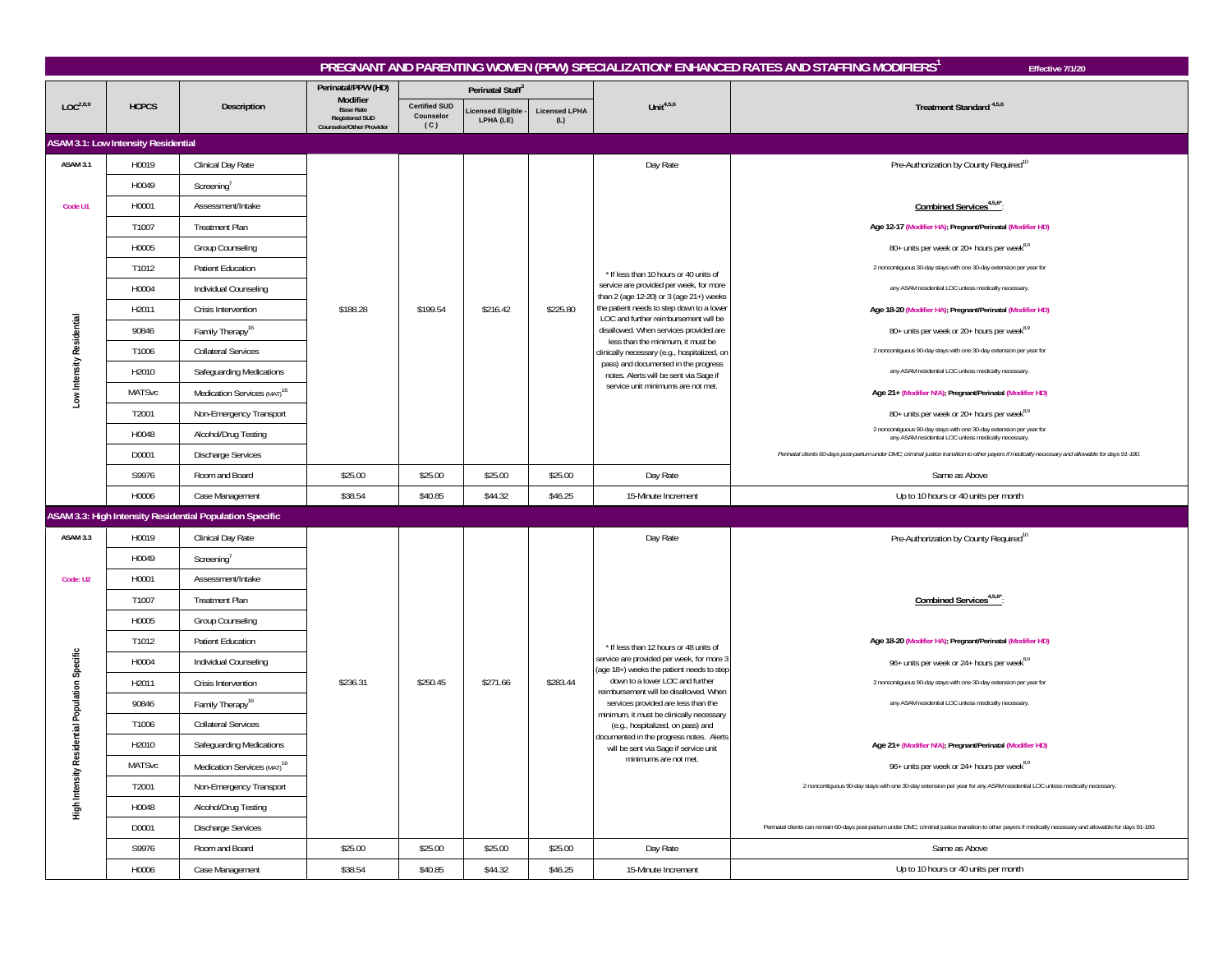|                                                                         |               |                                                                                 |                                                                       |                                          |                               |                             |                                                                                                    | PREGNANT AND PARENTING WOMEN (PPW) SPECIALIZATION* ENHANCED RATES AND STAFFING MODIFIERS <sup>1</sup><br>Effective 7/1/20                                     |
|-------------------------------------------------------------------------|---------------|---------------------------------------------------------------------------------|-----------------------------------------------------------------------|------------------------------------------|-------------------------------|-----------------------------|----------------------------------------------------------------------------------------------------|---------------------------------------------------------------------------------------------------------------------------------------------------------------|
|                                                                         |               |                                                                                 | Perinatal/PPW (HD)<br>Modifier                                        |                                          | Perinatal Staff <sup>3</sup>  |                             |                                                                                                    |                                                                                                                                                               |
| LOC <sup>2,8,9</sup>                                                    | <b>HCPCS</b>  | Description                                                                     | <b>Base Rate</b><br><b>Registered SUD</b><br>Counselor/Other Provider | <b>Certified SUD</b><br>Counselor<br>(C) | icensed Eligible<br>LPHA (LE) | <b>Licensed LPHA</b><br>(L) | Unit <sup>4,5,6</sup>                                                                              | Treatment Standard <sup>4,5,6</sup>                                                                                                                           |
|                                                                         |               | ASAM 3.5 High Intensity Residential Non-Population Specific                     |                                                                       |                                          |                               |                             |                                                                                                    |                                                                                                                                                               |
| <b>ASAM 3.5</b>                                                         | H0019         | Clinical Day Rate                                                               |                                                                       |                                          |                               |                             | Day Rate                                                                                           | Pre-Authorization by County Required <sup>10</sup>                                                                                                            |
| Code: U3                                                                | H0049         | Screening'                                                                      |                                                                       |                                          |                               |                             |                                                                                                    |                                                                                                                                                               |
|                                                                         | H0001         | Assessment/Intake                                                               |                                                                       |                                          |                               |                             |                                                                                                    | Combined Services <sup>4,5,6*</sup>                                                                                                                           |
|                                                                         | T1007         | <b>Treatment Plan</b>                                                           |                                                                       |                                          |                               |                             |                                                                                                    | Age 12-17 (Modifier HA); Pregnant/Perinatal (Modifier HD)                                                                                                     |
|                                                                         | H0005         | Group Counseling                                                                |                                                                       |                                          |                               |                             |                                                                                                    | 88+ units per week or 22+ hours per week <sup>8,9</sup>                                                                                                       |
|                                                                         | T1012         | <b>Patient Education</b>                                                        |                                                                       |                                          | \$246.37                      |                             |                                                                                                    | 2 noncontiguous 30-day stays with one 30-day extension per year for                                                                                           |
|                                                                         | H0004         | Individual Counseling                                                           |                                                                       |                                          |                               |                             | If less than 11 hours or 44 units of service are<br>provided per week, for more than 2 (age 12-20) | any ASAM residential LOC unless medically necessary.                                                                                                          |
|                                                                         | H2011         | Crisis Intervention                                                             | \$214.32                                                              | \$227.14                                 |                               | \$257.05                    | or 3 (age 21+) weeks the patient needs to step<br>down to a lower LOC and further                  | Age 18-20 (Modifier HA); Pregnant/Perinatal (Modifier HD)                                                                                                     |
| High Intensity Residential<br>Non-Population Specific                   | 90846         | Family Therapy <sup>16</sup>                                                    |                                                                       |                                          |                               |                             | reimbursement will be disallowed. When<br>services provided are less than the minimum,             | 88+ units per week or 22+ hours per week <sup>8,9</sup>                                                                                                       |
|                                                                         | T1006         | <b>Collateral Services</b>                                                      |                                                                       |                                          |                               |                             | must be clinically necessary (e.g., hospitalized<br>on pass) and documented in the progress        | 2 noncontiguous 90-day stays with one 30-day extension per year for                                                                                           |
|                                                                         | H2010         | Safeguarding Medications                                                        |                                                                       |                                          |                               |                             | notes. Alerts will be sent via Sage if service<br>unit minimums are not met.                       | any ASAM residential LOC unless medically necessary.                                                                                                          |
|                                                                         | <b>MATSvc</b> | Medication Services (MAT) <sup>16</sup>                                         |                                                                       |                                          |                               |                             |                                                                                                    | Age 21+ (Modifier N/A); Pregnant/Perinatal (Modifier HD)                                                                                                      |
|                                                                         | T2001         | Non-Emergency Transport                                                         |                                                                       |                                          |                               |                             |                                                                                                    | 88+ units per week or 22+ hours per week <sup>8,9</sup>                                                                                                       |
|                                                                         | H0048         | Alcohol/Drug Testing                                                            |                                                                       |                                          |                               |                             |                                                                                                    | 2 noncontiguous 90-day stays with one 30-day extension per year at for<br>any ASAM residential LOC unless medically necessary.                                |
|                                                                         | D0001         | <b>Discharge Services</b>                                                       |                                                                       |                                          |                               |                             |                                                                                                    | Perinatal clients can remain 60-days post-partum under DMC; criminal justice transition to other payers if medically necessary and allowable for days 91-180. |
|                                                                         | S9976         | Room and Board                                                                  | \$25.00                                                               | \$25.00                                  | \$25.00                       | \$25.00                     | Day Rate                                                                                           | Same as Above                                                                                                                                                 |
|                                                                         | H0006         | Case Management                                                                 | \$38.54                                                               | \$40.85                                  | \$44.32                       | \$46.25                     | 15-Minute Increment                                                                                | Up to 10 hours or 40 units per month                                                                                                                          |
|                                                                         |               | ASAM 1-WM: Ambulatory Withdrawal Management without Extended On-Site Monitoring |                                                                       |                                          |                               |                             |                                                                                                    |                                                                                                                                                               |
| ASAM 1-WM                                                               | H0014-1       | Ambulatory Detox                                                                |                                                                       |                                          |                               |                             |                                                                                                    | Combined Services <sup>4,5,6</sup> :                                                                                                                          |
|                                                                         | H0049         | Screening'                                                                      |                                                                       |                                          |                               |                             |                                                                                                    |                                                                                                                                                               |
| Code: U4                                                                | H0001         | Assessment/Intake                                                               |                                                                       |                                          |                               |                             |                                                                                                    | Age 12-17 (Modifier HA); Pregnant/Perinatal (Modifier HD)                                                                                                     |
| + U7 or U8                                                              | T1007         | <b>Treatment Plan</b>                                                           |                                                                       |                                          |                               |                             |                                                                                                    | (Authorized Service)                                                                                                                                          |
|                                                                         | H0005         | Group Counseling                                                                |                                                                       |                                          |                               |                             |                                                                                                    |                                                                                                                                                               |
|                                                                         | T1012         | <b>Patient Education</b>                                                        |                                                                       |                                          |                               |                             |                                                                                                    | Age 18-20 (Modifier HA); Pregnant/Perinatal (Modifier HD)                                                                                                     |
|                                                                         | H0004         | Individual Counseling                                                           | \$230.10                                                              | \$230.10                                 | \$230.10                      | \$230.10                    | Day Rate                                                                                           |                                                                                                                                                               |
|                                                                         | H2011         | Crisis Intervention                                                             |                                                                       |                                          |                               |                             |                                                                                                    | Age 21+ (Modifier N/A); Pregnant/Perinatal (Modifier HD)                                                                                                      |
|                                                                         | 90846         | Family Therapy <sup>16</sup>                                                    |                                                                       |                                          |                               |                             |                                                                                                    |                                                                                                                                                               |
|                                                                         | T1006         | <b>Collateral Services</b>                                                      |                                                                       |                                          |                               |                             |                                                                                                    | *If 1-WM services do not occur at a standalone site,                                                                                                          |
|                                                                         | H2010         | Medication Services (Non-MAT)                                                   |                                                                       |                                          |                               |                             |                                                                                                    | add the "U Code" for the primary outpatient LOC as well:                                                                                                      |
| Ambulatory Withdrawal Management<br>Without Extended On-Site Monitoring | MATSvc        | Medication Services (MAT) <sup>16</sup>                                         |                                                                       |                                          |                               |                             |                                                                                                    | U7 - ASAM 1.0 and 1.0; U8 - ASAM 2.1.                                                                                                                         |
|                                                                         | H0048         | Alcohol/Drug Testing                                                            |                                                                       |                                          |                               |                             |                                                                                                    | Maximum 14-days of service per episode. <sup>8,9</sup>                                                                                                        |
|                                                                         | D0001         | <b>Discharge Services</b>                                                       |                                                                       |                                          |                               |                             |                                                                                                    |                                                                                                                                                               |
|                                                                         | H0006         | Case Management*                                                                | \$38.54                                                               | \$40.85                                  | \$44.32                       | \$46.25                     | 15-Minute Increment                                                                                | Up to 10 hours or 40 units per month                                                                                                                          |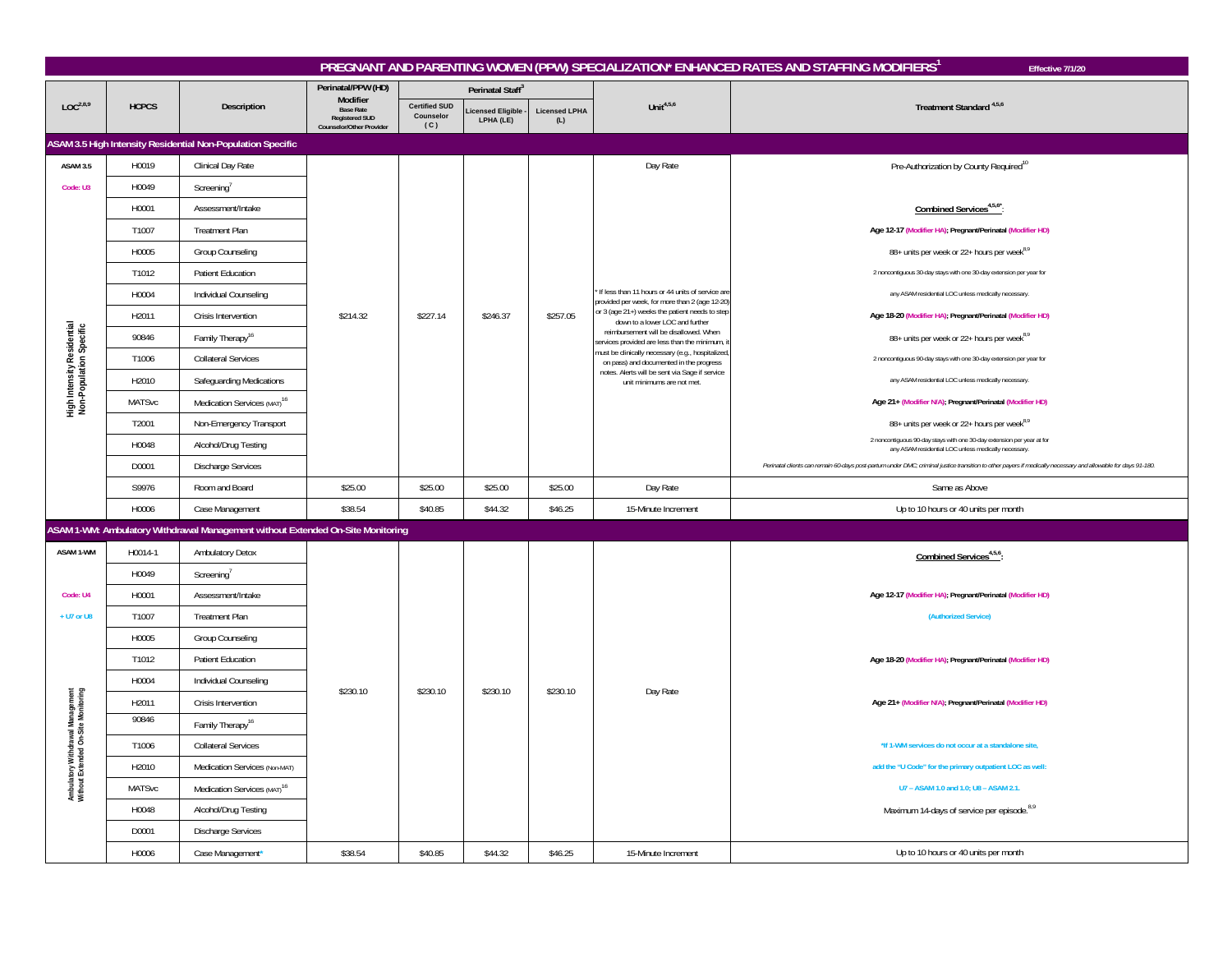|                                                                      |               |                                                                              |                                                                                   |                                          |                               |                             |                     | PREGNANT AND PARENTING WOMEN (PPW) SPECIALIZATION* ENHANCED RATES AND STAFFING MODIFIERS <sup>1</sup><br>Effective 7/1/20 |
|----------------------------------------------------------------------|---------------|------------------------------------------------------------------------------|-----------------------------------------------------------------------------------|------------------------------------------|-------------------------------|-----------------------------|---------------------|---------------------------------------------------------------------------------------------------------------------------|
|                                                                      |               |                                                                              | Perinatal/PPW (HD)                                                                |                                          | Perinatal Staff <sup>3</sup>  |                             |                     |                                                                                                                           |
| LOC <sup>2,8,9</sup>                                                 | <b>HCPCS</b>  | Description                                                                  | Modifier<br><b>Base Rate</b><br><b>Registered SUD</b><br>Counselor/Other Provider | <b>Certified SUD</b><br>Counselor<br>(C) | icensed Eligible<br>LPHA (LE) | <b>Licensed LPHA</b><br>(L) | Unit $4,5,6$        | Treatment Standard <sup>4,5,6</sup>                                                                                       |
|                                                                      |               | ASAM 2-WM: Ambulatory Withdrawal Management with Extended On-Site Monitoring |                                                                                   |                                          |                               |                             |                     |                                                                                                                           |
| ASAM 2-WM                                                            | H0014-1       | Ambulatory Detox                                                             |                                                                                   |                                          |                               |                             |                     | Combined Services <sup>4,5,6</sup> :                                                                                      |
|                                                                      | H0049         | Screening                                                                    |                                                                                   |                                          |                               |                             |                     |                                                                                                                           |
| Code: U5                                                             | H0001         | Assessment/Intake                                                            |                                                                                   |                                          |                               |                             |                     | Age 12-17 (Modifier HA); Pregnant/Perinatal (Modifier HD)                                                                 |
| + U7 or U8                                                           | T1007         | Treatment Plan                                                               |                                                                                   |                                          |                               |                             |                     | (Authorized Service)                                                                                                      |
|                                                                      | H0005         | Group Counseling                                                             |                                                                                   |                                          |                               |                             |                     |                                                                                                                           |
|                                                                      | T1012         | <b>Patient Education</b>                                                     |                                                                                   |                                          |                               |                             | Day Rate            | Age 18-20 (Modifier HA); Pregnant/Perinatal (Modifier HD)                                                                 |
|                                                                      | H0004         | Individual Counseling                                                        | \$270.03                                                                          | \$270.03                                 | \$270.03                      | \$270.03                    |                     |                                                                                                                           |
| Ambulatory Withdrawal Management with<br>Extended On-Site Monitoring | H2011         | Crisis Intervention                                                          |                                                                                   |                                          |                               |                             |                     | Age 21+ (Modifier N/A); Pregnant/Perinatal (Modifier HD)                                                                  |
|                                                                      | 90846         | Family Therapy <sup>16</sup>                                                 |                                                                                   |                                          |                               |                             |                     | *If 2-WM services do not occur at a standalone site,                                                                      |
|                                                                      | T1006         | <b>Collateral Services</b>                                                   |                                                                                   |                                          |                               |                             |                     | add the "U Code" for the primary outpatient LOC as well:                                                                  |
|                                                                      | H2010         | Medication Services (Non-MAT)                                                |                                                                                   |                                          |                               |                             |                     | U7 - ASAM 1.0 and 1.0; U8 - ASAM 2.1.                                                                                     |
|                                                                      | MATSvc        | Medication Services (MAT) <sup>16</sup>                                      |                                                                                   |                                          |                               |                             |                     | Maximum 14-day stay per episode. <sup>8,9</sup>                                                                           |
|                                                                      | H0048         | Alcohol/Drug Testing                                                         |                                                                                   |                                          |                               |                             |                     |                                                                                                                           |
|                                                                      | D0001         | <b>Discharge Services</b>                                                    |                                                                                   |                                          |                               |                             |                     |                                                                                                                           |
|                                                                      | H0006         | Case Management                                                              | \$38.54                                                                           | \$40.85                                  | \$44.32                       | \$46.25                     | 15-Minute Increment | Up to 10 hours or 40 units per month                                                                                      |
|                                                                      |               | ASAM 3.2-WM: Residential Withdrawal Management - Clinically Managed          |                                                                                   |                                          |                               |                             |                     |                                                                                                                           |
| ASAM 3.2-WM                                                          | H0012         | Subacute Detox Residential                                                   |                                                                                   |                                          |                               |                             |                     |                                                                                                                           |
|                                                                      | H0049         | Screening                                                                    |                                                                                   |                                          |                               |                             |                     |                                                                                                                           |
| Code: U9                                                             | H0001         | Assessment/Intake                                                            |                                                                                   |                                          |                               |                             |                     | Combined Services <sup>4,5,6</sup> :                                                                                      |
|                                                                      | T1007         | <b>Treatment Plan</b>                                                        |                                                                                   |                                          |                               |                             |                     | Age 12-17 (Modifier HA); Pregnant/Perinatal (Modifier HD)                                                                 |
|                                                                      | H0005         | Group Counseling                                                             |                                                                                   |                                          |                               |                             |                     |                                                                                                                           |
|                                                                      | T1012         | Patient Education                                                            |                                                                                   |                                          |                               |                             |                     | (Authorized Service)                                                                                                      |
|                                                                      | H0004         | Individual Counseling                                                        | \$338.01                                                                          | \$338.01                                 | \$338.01                      | \$338.01                    | Day Rate            |                                                                                                                           |
|                                                                      | H2011         | Crisis Intervention                                                          |                                                                                   |                                          |                               |                             |                     | Age 18-20 (Modifier HA); Pregnant/Perinatal (Modifier HD)                                                                 |
|                                                                      | 90846         | Family Therapy <sup>16</sup>                                                 |                                                                                   |                                          |                               |                             |                     |                                                                                                                           |
|                                                                      | T1006         | <b>Collateral Services</b>                                                   |                                                                                   |                                          |                               |                             |                     | Age 21+ (Modifier N/A); Pregnant/Perinatal (Modifier HD)                                                                  |
|                                                                      | H2010         | Medication Services (Non-MAT)                                                |                                                                                   |                                          |                               |                             |                     |                                                                                                                           |
| Residential Withdrawal Management<br>Clinically Managed              | <b>MATSvc</b> | Medication Services (MAT) <sup>16</sup>                                      |                                                                                   |                                          |                               |                             |                     | Maximum 14-day stay per episode <sup>8,9</sup>                                                                            |
|                                                                      | H0048         | Alcohol/Drug Testing                                                         |                                                                                   |                                          |                               |                             |                     |                                                                                                                           |
|                                                                      | D0001         | <b>Discharge Services</b>                                                    |                                                                                   |                                          |                               |                             |                     |                                                                                                                           |
|                                                                      | S9976         | Room and Board                                                               | \$25.00                                                                           | \$25.00                                  | \$25.00                       | \$25.00                     | Day Rate            | Same as Above                                                                                                             |
|                                                                      | H0006         | Case Management                                                              | \$38.54                                                                           | \$40.85                                  | \$44.32                       | \$46.25                     | 15-Minute Increment | Up to 10 hours or 40 units per month                                                                                      |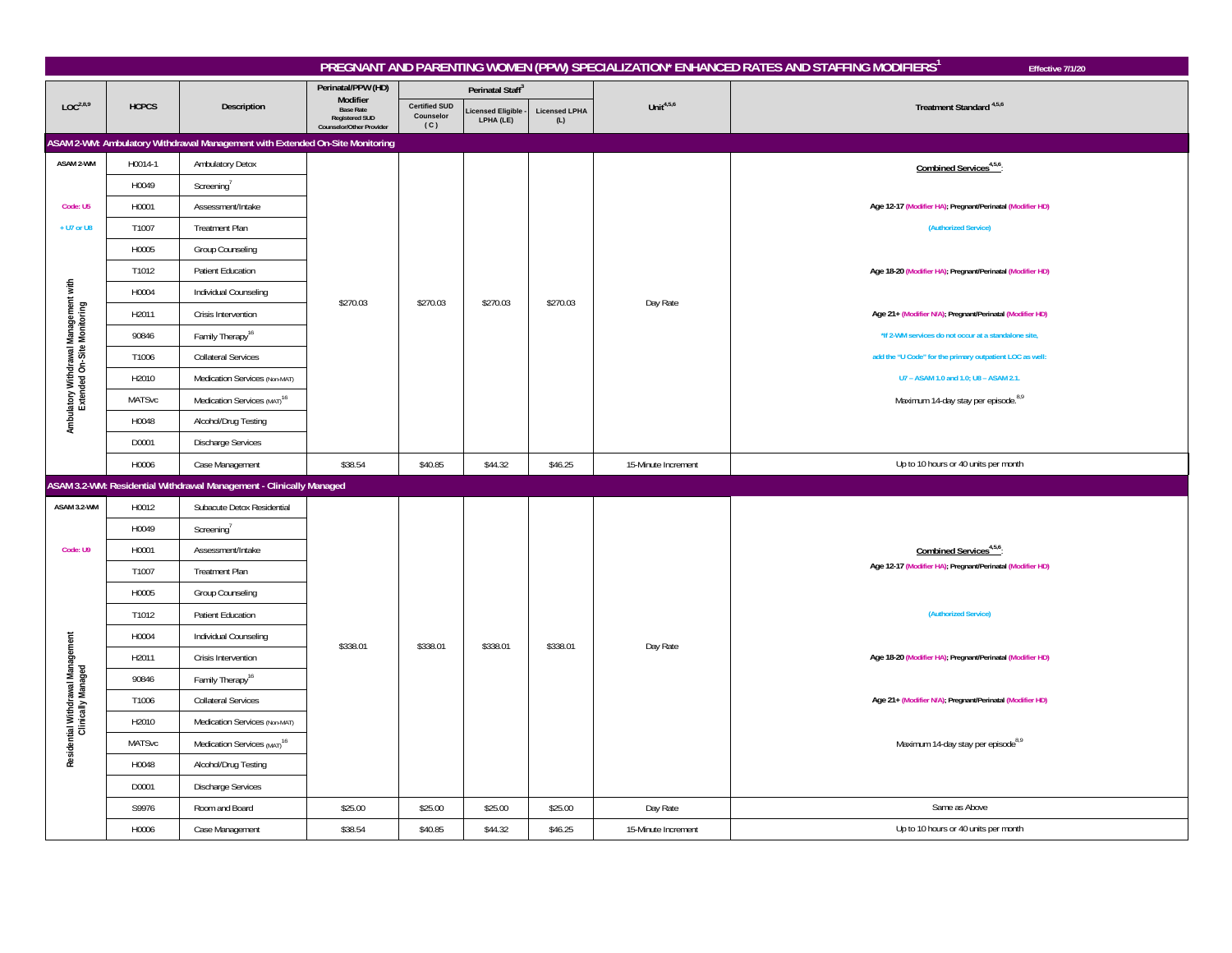|                                                        |                                                 |                                                                    |                                                                       |                                          |                                       |                             |                     | PREGNANT AND PARENTING WOMEN (PPW) SPECIALIZATION* ENHANCED RATES AND STAFFING MODIFIERS1<br>Effective 7/1/20 |
|--------------------------------------------------------|-------------------------------------------------|--------------------------------------------------------------------|-----------------------------------------------------------------------|------------------------------------------|---------------------------------------|-----------------------------|---------------------|---------------------------------------------------------------------------------------------------------------|
|                                                        |                                                 |                                                                    | Perinatal/PPW (HD)<br>Modifier                                        |                                          | Perinatal Staff <sup>3</sup>          |                             |                     |                                                                                                               |
| LOC <sup>2,8,9</sup>                                   | <b>HCPCS</b>                                    | Description                                                        | <b>Base Rate</b><br><b>Registered SUD</b><br>Counselor/Other Provider | <b>Certified SUD</b><br>Counselor<br>(C) | <b>Licensed Eligible</b><br>LPHA (LE) | <b>Licensed LPHA</b><br>(L) | Unit $4,5,6$        | Treatment Standard <sup>4,5,6</sup>                                                                           |
|                                                        |                                                 | ASAM 3.7-WM: Inpatient Withdrawal Management - Medically Monitored |                                                                       |                                          |                                       |                             |                     |                                                                                                               |
| ASAM 3.7-WM                                            |                                                 | Subacute Detox Residential                                         |                                                                       |                                          |                                       |                             |                     |                                                                                                               |
|                                                        |                                                 | Screening'                                                         |                                                                       |                                          |                                       |                             |                     | Combined Services <sup>4,5,6</sup> :                                                                          |
|                                                        |                                                 | Assessment/Intake                                                  |                                                                       |                                          |                                       |                             |                     |                                                                                                               |
|                                                        |                                                 | <b>Treatment Plan</b>                                              |                                                                       |                                          |                                       |                             |                     | Age 12-17 (Modifier HA); Pregnant/Perinatal (Modifier HD)                                                     |
|                                                        |                                                 | Group Counseling                                                   |                                                                       |                                          |                                       |                             |                     | (Authorized Service)                                                                                          |
|                                                        |                                                 | Patient Education                                                  |                                                                       |                                          | \$739.23                              |                             |                     |                                                                                                               |
|                                                        |                                                 | Individual Counseling                                              | \$739.23                                                              | \$739.23                                 |                                       | \$739.23                    | Day Rate            | Age 18-20 (Modifier HA); Pregnant/Perinatal (Modifier HD)                                                     |
|                                                        |                                                 | Crisis Intervention                                                |                                                                       |                                          |                                       |                             |                     |                                                                                                               |
|                                                        |                                                 | Family Therapy <sup>16</sup>                                       |                                                                       |                                          |                                       |                             |                     | Age 21+ (Modifier N/A); Pregnant/Perinatal (Modifier HD)                                                      |
| Inpatient Withdrawal Management<br>Medically Monitored |                                                 | Collateral Services                                                |                                                                       |                                          |                                       |                             |                     |                                                                                                               |
|                                                        |                                                 | Medication Services (Non-MAT)                                      |                                                                       |                                          |                                       |                             |                     |                                                                                                               |
|                                                        | Refer to 8371 Companion Guide for Configuration | Medication Services (MAT) <sup>16</sup>                            |                                                                       |                                          |                                       |                             |                     | Maximum 14-day stay per episode <sup>8,9</sup>                                                                |
|                                                        |                                                 | Alcohol/Drug Testing                                               |                                                                       |                                          |                                       |                             |                     |                                                                                                               |
|                                                        |                                                 | Discharge Services                                                 |                                                                       |                                          |                                       |                             |                     |                                                                                                               |
|                                                        |                                                 | Room and Board                                                     | \$25.00                                                               | \$25.00                                  | \$25.00                               | \$25.00                     | Day Rate            | Same as Above                                                                                                 |
|                                                        |                                                 | Case Management                                                    | \$38.54                                                               | \$40.85                                  | \$44.32                               | \$46.25                     | 15-Minute Increment | 1-40 Units per month                                                                                          |
|                                                        |                                                 | ASAM 4-WM: Inpatient Withdrawal Management - Medically Managed     |                                                                       |                                          |                                       |                             |                     |                                                                                                               |
| ASAM 4-WM                                              |                                                 | Acute Detox Residential                                            |                                                                       |                                          |                                       |                             |                     |                                                                                                               |
|                                                        |                                                 | Screening                                                          |                                                                       |                                          |                                       |                             |                     |                                                                                                               |
|                                                        |                                                 | Assessment/Intake                                                  |                                                                       |                                          |                                       |                             |                     | Combined Services <sup>4,5,6</sup> :                                                                          |
|                                                        |                                                 | <b>Treatment Plan</b>                                              |                                                                       |                                          |                                       |                             |                     |                                                                                                               |
|                                                        | 837I Companion Guide for Configuration          | Group Counseling                                                   |                                                                       |                                          |                                       |                             |                     | Age 12-17 (Modifier HA); Pregnant/Perinatal (Modifier HD)                                                     |
|                                                        |                                                 | Patient Education                                                  |                                                                       |                                          |                                       |                             |                     | (Authorized Service)                                                                                          |
|                                                        |                                                 | Individual Counseling                                              | \$785.43                                                              | \$785.43                                 | \$785.43                              | \$785.43                    | Day Rate            |                                                                                                               |
|                                                        |                                                 | Crisis Intervention                                                |                                                                       |                                          |                                       |                             |                     | Age 18-20 (Modifier HA); Pregnant/Perinatal (Modifier HD)                                                     |
|                                                        |                                                 | Family Therapy <sup>16</sup>                                       |                                                                       |                                          |                                       |                             |                     |                                                                                                               |
| tient Withdrawal Management<br>Medically Managed       |                                                 | <b>Collateral Services</b>                                         |                                                                       |                                          |                                       |                             |                     | Age 21+ (Modifier N/A); Pregnant/Perinatal (Modifier HD)                                                      |
| pa                                                     |                                                 | Medication Services (Non-MAT)                                      |                                                                       |                                          |                                       |                             |                     | Maximum 14-day stay per episode <sup>8,9</sup>                                                                |
|                                                        | Refer to a                                      | Medication Services (MAT) <sup>16</sup>                            |                                                                       |                                          |                                       |                             |                     |                                                                                                               |
|                                                        |                                                 | Alcohol/Drug Testing                                               |                                                                       |                                          |                                       |                             |                     |                                                                                                               |
|                                                        |                                                 | Discharge Services                                                 |                                                                       |                                          |                                       |                             |                     |                                                                                                               |
|                                                        |                                                 | Room and Board                                                     | \$25.00                                                               | \$25.00                                  | \$25.00                               | \$25.00                     | Day Rate            | Same as Above                                                                                                 |
|                                                        |                                                 | Case Management                                                    | \$38.54                                                               | \$40.85                                  | \$44.32                               | \$46.25                     | 15-Minute Increment | 1-40 Units per month                                                                                          |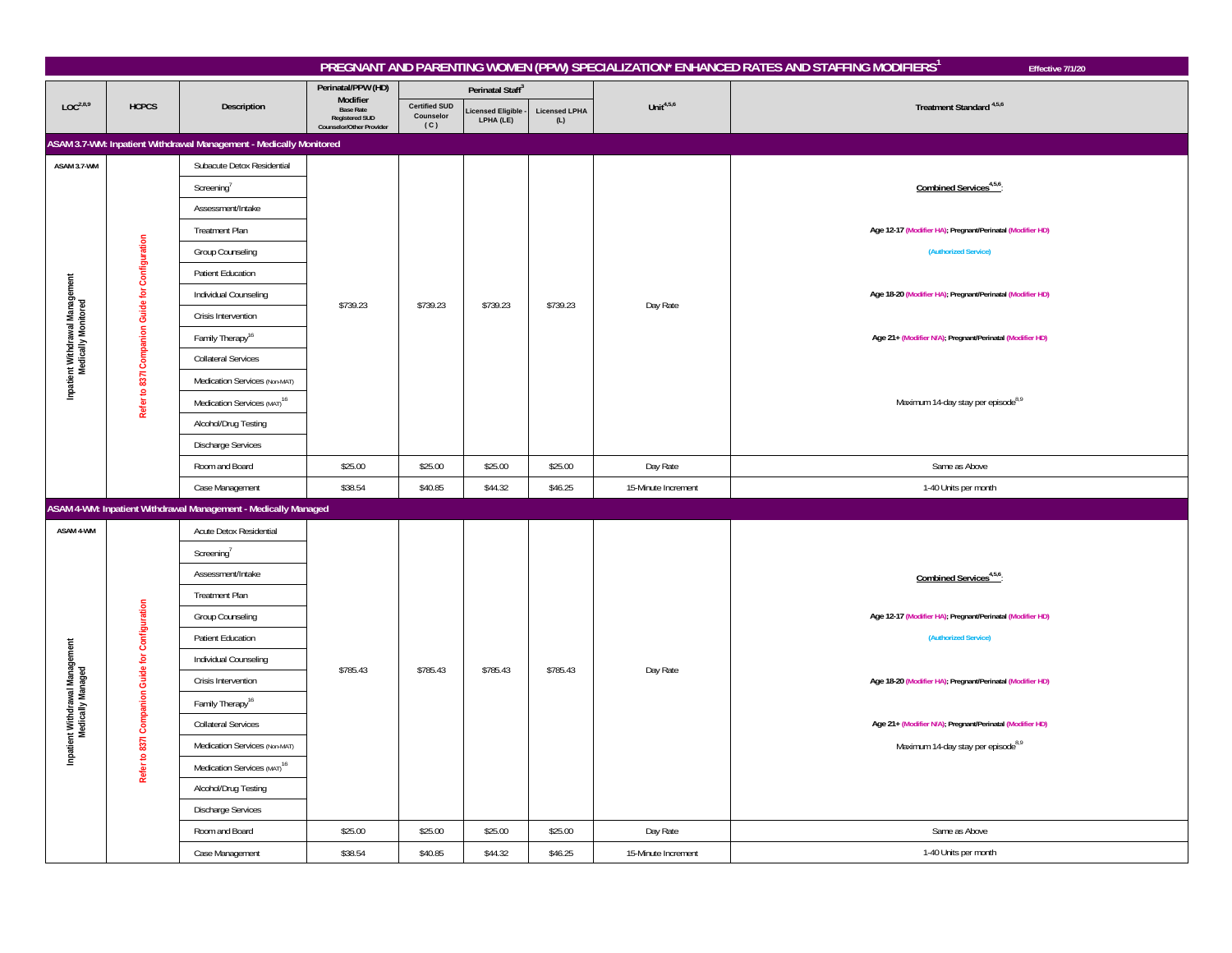|                                                                                                                             |                                                          |                                            |                                                                                   |                                          |                               |                             |                     | PREGNANT AND PARENTING WOMEN (PPW) SPECIALIZATION* ENHANCED RATES AND STAFFING MODIFIERS <sup>1</sup><br>Effective 7/1/20                     |  |  |
|-----------------------------------------------------------------------------------------------------------------------------|----------------------------------------------------------|--------------------------------------------|-----------------------------------------------------------------------------------|------------------------------------------|-------------------------------|-----------------------------|---------------------|-----------------------------------------------------------------------------------------------------------------------------------------------|--|--|
|                                                                                                                             |                                                          |                                            | Perinatal/PPW (HD)                                                                |                                          | Perinatal Staff <sup>3</sup>  |                             |                     |                                                                                                                                               |  |  |
| LOC <sup>2,8,9</sup>                                                                                                        | <b>HCPCS</b>                                             | Description                                | Modifier<br><b>Base Rate</b><br><b>Registered SUD</b><br>Counselor/Other Provider | <b>Certified SUD</b><br>Counselor<br>(C) | icensed Eligible<br>LPHA (LE) | <b>Licensed LPHA</b><br>(L) | Unit $4,5,6$        | Treatment Standard <sup>4,5,6</sup>                                                                                                           |  |  |
|                                                                                                                             | <b>ASAM 1-OTP: Opioid Treatment Program<sup>18</sup></b> |                                            |                                                                                   |                                          |                               |                             |                     |                                                                                                                                               |  |  |
| ASAM 1-OTP<br>Code: UA, HG                                                                                                  | H0049                                                    | $Screening^7$                              |                                                                                   | \$15.00                                  |                               |                             | 10-Minute Increment | Maximum Two Units Per Patient Per Day Per Provider Site                                                                                       |  |  |
|                                                                                                                             |                                                          |                                            |                                                                                   | \$16.65                                  |                               |                             |                     |                                                                                                                                               |  |  |
|                                                                                                                             | H0001                                                    | Assessment/Intake                          |                                                                                   | \$23.84 perinatal                        |                               |                             | 10-Minute Increment |                                                                                                                                               |  |  |
|                                                                                                                             |                                                          |                                            |                                                                                   | \$16.65                                  |                               |                             |                     |                                                                                                                                               |  |  |
|                                                                                                                             | T1007                                                    | Treatment Plan                             |                                                                                   | \$23.84 perinatal                        |                               |                             | 10-Minute Increment |                                                                                                                                               |  |  |
|                                                                                                                             |                                                          |                                            |                                                                                   | \$3.80                                   |                               |                             |                     |                                                                                                                                               |  |  |
|                                                                                                                             | H0005                                                    | Group Counseling                           |                                                                                   | \$6.09 perinatal                         |                               |                             | 10-Minute Increment |                                                                                                                                               |  |  |
|                                                                                                                             |                                                          |                                            |                                                                                   | \$3.80                                   |                               |                             |                     | Combined Services <sup>4,5,6</sup>                                                                                                            |  |  |
|                                                                                                                             | T1012                                                    | <b>Patient Education</b>                   |                                                                                   | \$6.09 perinatal                         |                               |                             | 10-Minute Increment | Age 12-17 (Modifier HA); Pregnant/Perinatal (Modifier HD)                                                                                     |  |  |
|                                                                                                                             |                                                          |                                            |                                                                                   | \$16.65                                  |                               |                             |                     | (Authorized Service)                                                                                                                          |  |  |
|                                                                                                                             | H0004                                                    | Individual Counseling                      |                                                                                   | \$23.84 perinatal                        |                               |                             | 10-Minute Increment |                                                                                                                                               |  |  |
|                                                                                                                             |                                                          |                                            |                                                                                   | \$16.65                                  |                               |                             |                     |                                                                                                                                               |  |  |
|                                                                                                                             | H2011                                                    | Crisis Intervention                        |                                                                                   | \$23.84 perinatal                        |                               |                             | 10-Minute Increment | County authorization, and for methadone: parental consent and 2 unsuccessful detoxification attempts or drug free treatment episodes within a |  |  |
|                                                                                                                             |                                                          |                                            |                                                                                   |                                          | \$16.65                       |                             |                     | 12 month period.                                                                                                                              |  |  |
| Opioid Treatment Programs<br>If two rates - the higher rate is for perinatal<br>Authorization by County Required for Minors | 90846                                                    | Medical Psychotherapy <sup>16</sup>        | \$23.84 perinatal                                                                 |                                          |                               |                             | 10-Minute Increment | Age 18-20 (Modifier HA); Pregnant/Perinatal (Modifier HD)                                                                                     |  |  |
|                                                                                                                             |                                                          |                                            |                                                                                   | \$16.65                                  |                               |                             |                     | Age 21+ (Modifier N/A); Pregnant/Perinatal (Modifier HD)                                                                                      |  |  |
|                                                                                                                             | T1006                                                    | <b>Collateral Services</b>                 |                                                                                   | \$23.84 perinatal                        |                               |                             | 10-Minute Increment | No less than                                                                                                                                  |  |  |
|                                                                                                                             | H2010                                                    | Medication Services (Non-MAT)              |                                                                                   | \$16.65                                  |                               |                             | 10-Minute Increment | 5 units or 50-minutes, and no more than 20 units or 200                                                                                       |  |  |
|                                                                                                                             |                                                          |                                            |                                                                                   | \$23.84 perinatal                        |                               |                             |                     | minutes unless medically necessary, per month <sup>8,9</sup>                                                                                  |  |  |
|                                                                                                                             | MATSvc                                                   | Medication Services (MAT) <sup>16</sup>    |                                                                                   |                                          | \$16.65                       |                             | 10-Minute Increment | Alerts will be sent via Sage if service units' minimums are not met.                                                                          |  |  |
|                                                                                                                             |                                                          |                                            |                                                                                   |                                          |                               | \$23.84 perinatal           |                     |                                                                                                                                               |  |  |
|                                                                                                                             | H0048                                                    | Alcohol/Drug Testing                       |                                                                                   | \$0.00                                   |                               |                             | per Test            |                                                                                                                                               |  |  |
|                                                                                                                             | G9228                                                    | Syphilis Test                              |                                                                                   | \$0.00                                   |                               |                             | per Test            |                                                                                                                                               |  |  |
|                                                                                                                             | G9359                                                    | Tuberculosis (TB) Test                     |                                                                                   | \$0.00                                   |                               |                             | per Test            |                                                                                                                                               |  |  |
|                                                                                                                             | G0432                                                    |                                            |                                                                                   |                                          |                               |                             |                     |                                                                                                                                               |  |  |
|                                                                                                                             | G0433<br>G0435                                           | Human Immunodeficiency Virus<br>(HIV) Test |                                                                                   | \$0.00                                   |                               |                             | per Test            |                                                                                                                                               |  |  |
|                                                                                                                             | G0475                                                    |                                            |                                                                                   |                                          |                               |                             |                     |                                                                                                                                               |  |  |
|                                                                                                                             | G0472                                                    | Hepatitis C Virus (HCV) Test               |                                                                                   | \$0.00                                   |                               |                             | per Test            |                                                                                                                                               |  |  |
|                                                                                                                             |                                                          |                                            |                                                                                   |                                          |                               |                             |                     |                                                                                                                                               |  |  |
|                                                                                                                             | D0001                                                    | Discharge Services                         | \$16.65<br>\$23.84 perinatal                                                      |                                          |                               |                             | 10-Minute Increment |                                                                                                                                               |  |  |
|                                                                                                                             | H0006                                                    | Case Management                            | \$38.54                                                                           | \$40.85                                  | \$44.32                       | \$46.25                     | 15-Minute Increment | Up to 10 hours or 40 units per month                                                                                                          |  |  |
|                                                                                                                             |                                                          |                                            |                                                                                   |                                          |                               |                             |                     |                                                                                                                                               |  |  |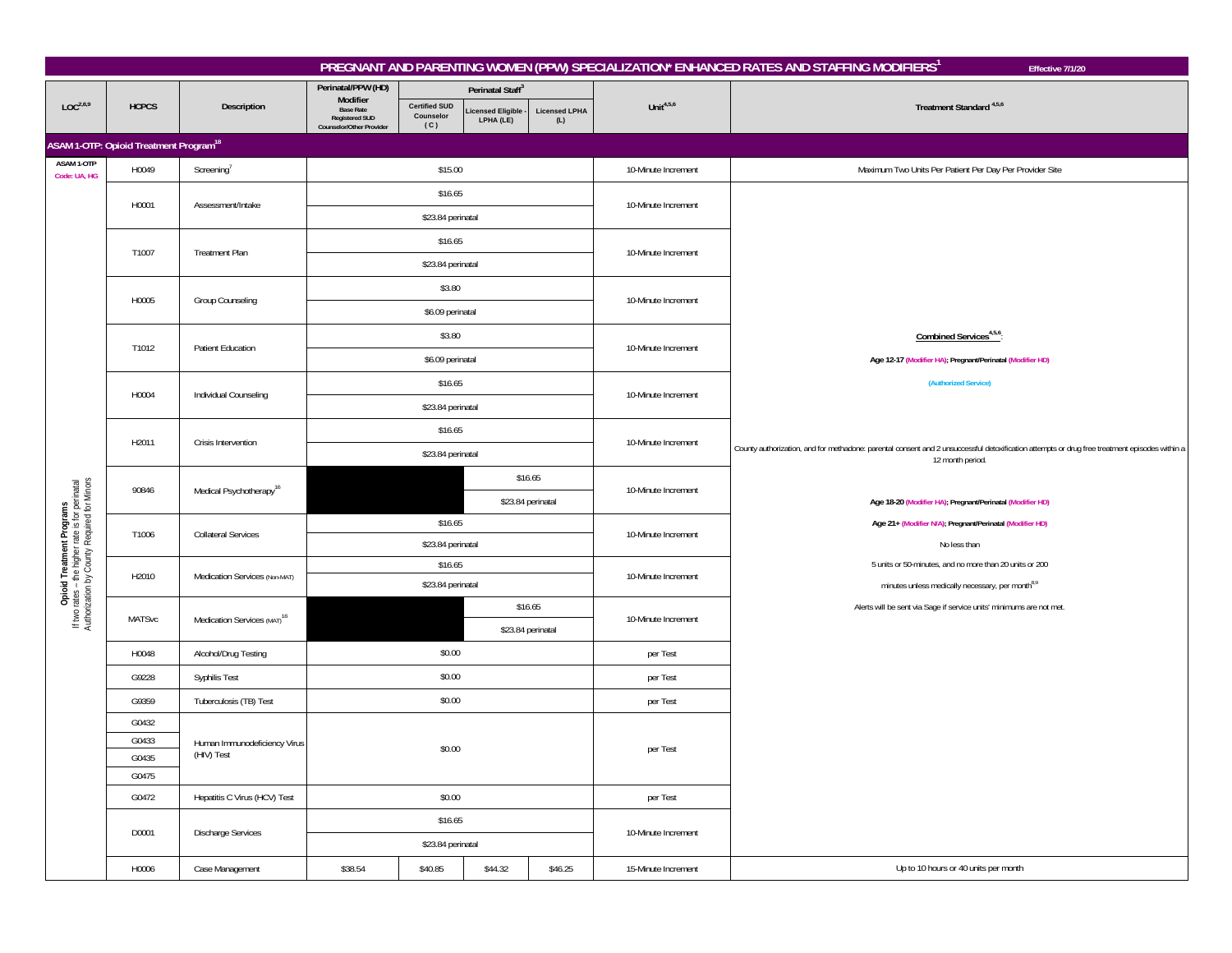|                      |                                           |                          |                                                                                                                                                     |                                                               |                             |                                                        | PREGNANT AND PARENTING WOMEN (PPW) SPECIALIZATION* ENHANCED RATES AND STAFFING MODIFIERS | Effective 7/1/20                                          |  |  |  |  |
|----------------------|-------------------------------------------|--------------------------|-----------------------------------------------------------------------------------------------------------------------------------------------------|---------------------------------------------------------------|-----------------------------|--------------------------------------------------------|------------------------------------------------------------------------------------------|-----------------------------------------------------------|--|--|--|--|
| LOC <sup>2,8,9</sup> | <b>HCPCS</b>                              | Description              | Perinatal/PPW (HD)<br>Modifier<br><b>Certified SUD</b><br><b>Base Rate</b><br>Counselor<br><b>Registered SUD</b><br>(C)<br>Counselor/Other Provider | Perinatal Staff <sup>3</sup><br>icensed Eligible<br>LPHA (LE) | <b>Licensed LPHA</b><br>(L) | Unit $4,5,6$                                           |                                                                                          | Treatment Standard <sup>4,5,6</sup>                       |  |  |  |  |
|                      |                                           |                          |                                                                                                                                                     |                                                               |                             | MEDICATIONS FOR ADDICTION TREATMENT - OTP SETTING4,5,6 |                                                                                          |                                                           |  |  |  |  |
|                      |                                           |                          |                                                                                                                                                     |                                                               |                             | METHADONE <sup>18</sup>                                |                                                                                          |                                                           |  |  |  |  |
|                      |                                           |                          |                                                                                                                                                     | \$14.20                                                       |                             |                                                        |                                                                                          |                                                           |  |  |  |  |
|                      | H0020                                     | Methadone                |                                                                                                                                                     | \$15.29 perinatal                                             |                             | Per Day                                                |                                                                                          | Age 12-21 (Modifier HA); Pregnant/Perinatal (Modifier HD) |  |  |  |  |
|                      |                                           |                          |                                                                                                                                                     | <b>LABEL NAME</b>                                             |                             |                                                        | NATIONAL DRUG CODE (NDC)                                                                 | DOSAGE/FORM                                               |  |  |  |  |
|                      |                                           |                          |                                                                                                                                                     | N/A                                                           |                             |                                                        | N/A<br>N/A                                                                               |                                                           |  |  |  |  |
|                      |                                           |                          |                                                                                                                                                     |                                                               |                             | <b>NALTREXONE GENERIC<sup>18</sup></b>                 |                                                                                          |                                                           |  |  |  |  |
|                      |                                           |                          |                                                                                                                                                     | \$19.06                                                       |                             | per Face to Face Visit                                 |                                                                                          | Age 12-21 (Modifier HA); Pregnant/Perinatal (Modifier HD) |  |  |  |  |
|                      | S5000A                                    | Naltrexone Generic       |                                                                                                                                                     | <b>LABEL NAME</b>                                             |                             |                                                        | NATIONAL DRUG CODE (NDC)                                                                 | DOSAGE/FORM                                               |  |  |  |  |
|                      |                                           |                          |                                                                                                                                                     | Vivitrol                                                      |                             |                                                        | 65757030001                                                                              | 380 MG VIAL + DILUENT                                     |  |  |  |  |
|                      | <b>BUPRENORPHINE HCL (MONO) GENERIC17</b> |                          |                                                                                                                                                     |                                                               |                             |                                                        |                                                                                          |                                                           |  |  |  |  |
|                      |                                           |                          |                                                                                                                                                     | \$29.27                                                       |                             | Per Day                                                |                                                                                          | Age 12-21 (Modifier HA); Pregnant/Perinatal (Modifier HD) |  |  |  |  |
|                      |                                           |                          |                                                                                                                                                     |                                                               | \$34.58 perinatal           |                                                        |                                                                                          |                                                           |  |  |  |  |
|                      |                                           |                          |                                                                                                                                                     | <b>LABEL NAME</b>                                             |                             |                                                        | NATIONAL DRUG CODE (NDC)                                                                 | <b>DOSAGE/FORM</b>                                        |  |  |  |  |
|                      |                                           |                          |                                                                                                                                                     | Buprenorphine                                                 |                             |                                                        | 00054017613                                                                              | 2 MG TABLET SL                                            |  |  |  |  |
|                      |                                           |                          |                                                                                                                                                     | Buprenorphine                                                 |                             |                                                        | 00228315603                                                                              | 2 MG TABLET SL                                            |  |  |  |  |
|                      |                                           |                          |                                                                                                                                                     | Buprenorphine                                                 |                             |                                                        | 00378092393                                                                              | 2 MG TABLET SL                                            |  |  |  |  |
|                      |                                           | <b>Buprenorphine HCL</b> |                                                                                                                                                     | Buprenorphine                                                 |                             |                                                        | 42858050103                                                                              | 2 MG TABLET SL                                            |  |  |  |  |
|                      | S5000B                                    | (Mono) Generic           |                                                                                                                                                     | Buprenorphine                                                 |                             |                                                        | 50383092493                                                                              | 2 MG TABLET SL                                            |  |  |  |  |
|                      |                                           |                          |                                                                                                                                                     | Buprenorphine                                                 |                             |                                                        | 62756045983                                                                              | 2 MG TABLET SL                                            |  |  |  |  |
|                      |                                           |                          |                                                                                                                                                     | Buprenorphine                                                 |                             |                                                        | 00054017713                                                                              | 8 MG TABLET SL                                            |  |  |  |  |
|                      |                                           |                          |                                                                                                                                                     | Buprenorphine                                                 |                             |                                                        | 00228315303                                                                              | 8 MG TABLET SL                                            |  |  |  |  |
|                      |                                           |                          |                                                                                                                                                     | Buprenorphine                                                 |                             |                                                        | 00378092493                                                                              | 8 MG TABLET SL                                            |  |  |  |  |
|                      |                                           |                          |                                                                                                                                                     | Buprenorphine                                                 |                             |                                                        | 42858050203                                                                              | 8 MG TABLET SL                                            |  |  |  |  |
|                      |                                           |                          |                                                                                                                                                     | Buprenorphine                                                 |                             |                                                        | 50383093093                                                                              | 8 MG TABLET SL                                            |  |  |  |  |
|                      |                                           |                          |                                                                                                                                                     | Buprenorphine                                                 |                             |                                                        | 62756046083                                                                              | 8 MG TABLET SL                                            |  |  |  |  |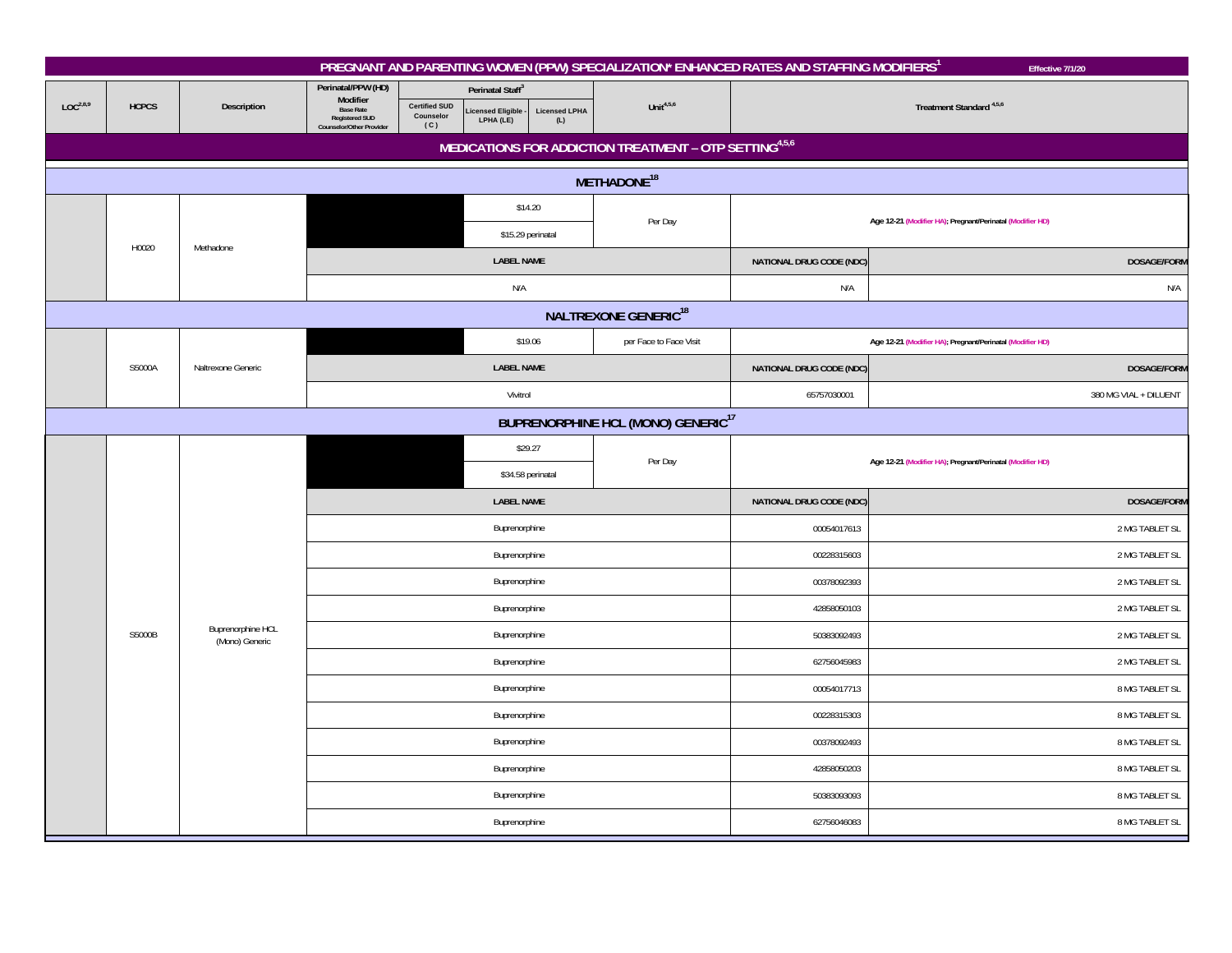|                      |              |                                                   |                                                                       |                                          |                                |                             |                                                                 | PREGNANT AND PARENTING WOMEN (PPW) SPECIALIZATION* ENHANCED RATES AND STAFFING MODIFIERS <sup>1</sup> | Effective 7/1/20                                          |  |
|----------------------|--------------|---------------------------------------------------|-----------------------------------------------------------------------|------------------------------------------|--------------------------------|-----------------------------|-----------------------------------------------------------------|-------------------------------------------------------------------------------------------------------|-----------------------------------------------------------|--|
|                      |              |                                                   | Perinatal/PPW (HD)<br>Modifier                                        |                                          | Perinatal Staff <sup>3</sup>   |                             |                                                                 |                                                                                                       |                                                           |  |
| LOC <sup>2,8,9</sup> | <b>HCPCS</b> | Description                                       | <b>Base Rate</b><br><b>Registered SUD</b><br>Counselor/Other Provider | <b>Certified SUD</b><br>Counselor<br>(C) | icensed Eligible.<br>LPHA (LE) | <b>Licensed LPHA</b><br>(L) | Unit $4,5,6$                                                    | Treatment Standard <sup>4,5,6</sup>                                                                   |                                                           |  |
|                      |              |                                                   |                                                                       |                                          |                                |                             | MEDICATIONS FOR ADDICTION TREATMENT - OTP SETTING <sup>11</sup> |                                                                                                       |                                                           |  |
|                      |              |                                                   |                                                                       |                                          |                                |                             | BUPRENORPHINE - NALOXONE COMBINATION - GENERIC <sup>17</sup>    |                                                                                                       |                                                           |  |
|                      |              |                                                   |                                                                       |                                          |                                | \$31.03                     |                                                                 |                                                                                                       |                                                           |  |
|                      |              |                                                   |                                                                       |                                          |                                | \$36.33 perinatal           | Per Day                                                         |                                                                                                       | Age 12-21 (Modifier HA); Pregnant/Perinatal (Modifier HD) |  |
|                      |              |                                                   |                                                                       |                                          | <b>LABEL NAME</b>              |                             |                                                                 | NATIONAL DRUG CODE (NDC)                                                                              | <b>DOSAGE/FORM</b>                                        |  |
|                      |              |                                                   |                                                                       |                                          | Bunavail                       |                             |                                                                 | 59385001630                                                                                           | 6.3-1 MG FILM                                             |  |
|                      |              |                                                   |                                                                       |                                          | Bunavail                       |                             |                                                                 | 59385001230                                                                                           | 2.1-0.3 MG FILM                                           |  |
|                      |              |                                                   |                                                                       |                                          | Bunavail                       |                             |                                                                 | 59385001430                                                                                           | 4.2-0.7 MG FILM                                           |  |
|                      |              |                                                   |                                                                       |                                          | Buprenorphin-Naloxon           |                             |                                                                 | 00054018913                                                                                           | 8-2 MG SL                                                 |  |
|                      |              |                                                   |                                                                       |                                          | Buprenorphin-Naloxon           |                             |                                                                 | 00228315573                                                                                           | 8-2 MG SL                                                 |  |
|                      |              |                                                   |                                                                       |                                          | Buprenorphin-Naloxon           |                             |                                                                 | 00406192403                                                                                           | 8-2 MG SL                                                 |  |
|                      |              |                                                   |                                                                       |                                          | Buprenorphin-Naloxon           |                             |                                                                 | 00406802003                                                                                           | 8-2 MG SL                                                 |  |
|                      |              |                                                   |                                                                       |                                          | Buprenorphin-Naloxon           |                             |                                                                 | 8-2 MG SL<br>50383028793                                                                              |                                                           |  |
|                      |              | Buprenorphine - (Naloxone<br>Combination) Generic |                                                                       |                                          | Buprenorphin-Naloxon           |                             |                                                                 | 62175045832                                                                                           | 8-2 MG SL                                                 |  |
|                      |              |                                                   |                                                                       |                                          | Buprenorphin-Naloxon           |                             |                                                                 | 62756097083                                                                                           | 8-2 MG SL                                                 |  |
|                      |              |                                                   |                                                                       |                                          | Buprenorphin-Naloxon           |                             |                                                                 | 65162041503                                                                                           | 8-2 MG SL                                                 |  |
|                      |              |                                                   |                                                                       |                                          | Buprenorph-Naloxn              |                             |                                                                 | 00054018813                                                                                           | 2-0.5 MG SL                                               |  |
|                      |              |                                                   |                                                                       |                                          | Buprenorph-Naloxn              |                             |                                                                 | 00228315473                                                                                           | 2-0.5 MG SL                                               |  |
|                      |              |                                                   |                                                                       |                                          | Buprenorph-Naloxn              |                             |                                                                 | 00406192303                                                                                           | 2-0.5 MG SL                                               |  |
|                      | S5000BN      |                                                   |                                                                       |                                          | Buprenorph-Naloxn              |                             |                                                                 | 00406800503                                                                                           | 2-0.5 MG SL                                               |  |
|                      |              |                                                   |                                                                       |                                          | Buprenorph-Naloxn              |                             |                                                                 | 50383029493                                                                                           | 2-0.5 MG SL                                               |  |
|                      |              |                                                   |                                                                       |                                          | Buprenorph-Naloxn              |                             |                                                                 | 62175045232                                                                                           | 2-0.5 MG SL                                               |  |
|                      |              |                                                   |                                                                       |                                          | Buprenorph-Naloxn              |                             |                                                                 | 62756096983                                                                                           | 2-0.5 MG SL                                               |  |
|                      |              |                                                   |                                                                       |                                          | Buprenorph-Naloxn              |                             |                                                                 | 65162041603<br>2-0.5 MG SL                                                                            |                                                           |  |
|                      |              |                                                   |                                                                       |                                          | Buprenorp-Nalox                |                             |                                                                 | 43598058230<br>8-2 MG SL FILM                                                                         |                                                           |  |
|                      |              |                                                   |                                                                       |                                          | Suboxone                       |                             |                                                                 | 12496120403                                                                                           | 4 MG-1 MG SL FILM                                         |  |
|                      |              |                                                   |                                                                       |                                          | Suboxone                       |                             |                                                                 | 12496121203                                                                                           | 12 MG-3 MG SL FILM                                        |  |
|                      |              |                                                   |                                                                       |                                          | Suboxone                       |                             |                                                                 | 12496120201                                                                                           | 2 MG-0.5 MG SL FILM                                       |  |
|                      |              |                                                   |                                                                       |                                          | Suboxone                       |                             |                                                                 | 12496120203                                                                                           | 2 MG-0.5 MG SL FILM                                       |  |
|                      |              |                                                   |                                                                       |                                          | Suboxone                       |                             |                                                                 | 12496120803                                                                                           | 8 MG-2 MG SL FILM                                         |  |
|                      |              |                                                   |                                                                       |                                          | Suboxone                       |                             |                                                                 | 12496120801                                                                                           | 8 MG-2 MG SL FILM                                         |  |
|                      |              |                                                   |                                                                       |                                          | Zubsolv                        |                             |                                                                 | 54123011430                                                                                           | 11.4-2.9 MG TABLET SL                                     |  |
|                      |              |                                                   |                                                                       |                                          | Zubsolv                        |                             |                                                                 | 54123090730                                                                                           | 0.7-0.18 MG TABLET SL                                     |  |
|                      |              |                                                   |                                                                       |                                          | Zubsolv                        |                             |                                                                 | 54123091430<br>1.4-0.36 MG TABLET SL                                                                  |                                                           |  |
|                      |              |                                                   |                                                                       |                                          | Zubsolv                        |                             |                                                                 | 54123092930                                                                                           | 2.9-0.71 MG TABLET SL                                     |  |
|                      |              |                                                   |                                                                       |                                          | Zubsolv                        |                             |                                                                 | 54123095730                                                                                           | 5.7-1.4 MG TABLET SL                                      |  |
|                      |              |                                                   |                                                                       |                                          | Zubsolv                        |                             |                                                                 | 54123098630                                                                                           | 8.6-2.1 MG TABLET SL                                      |  |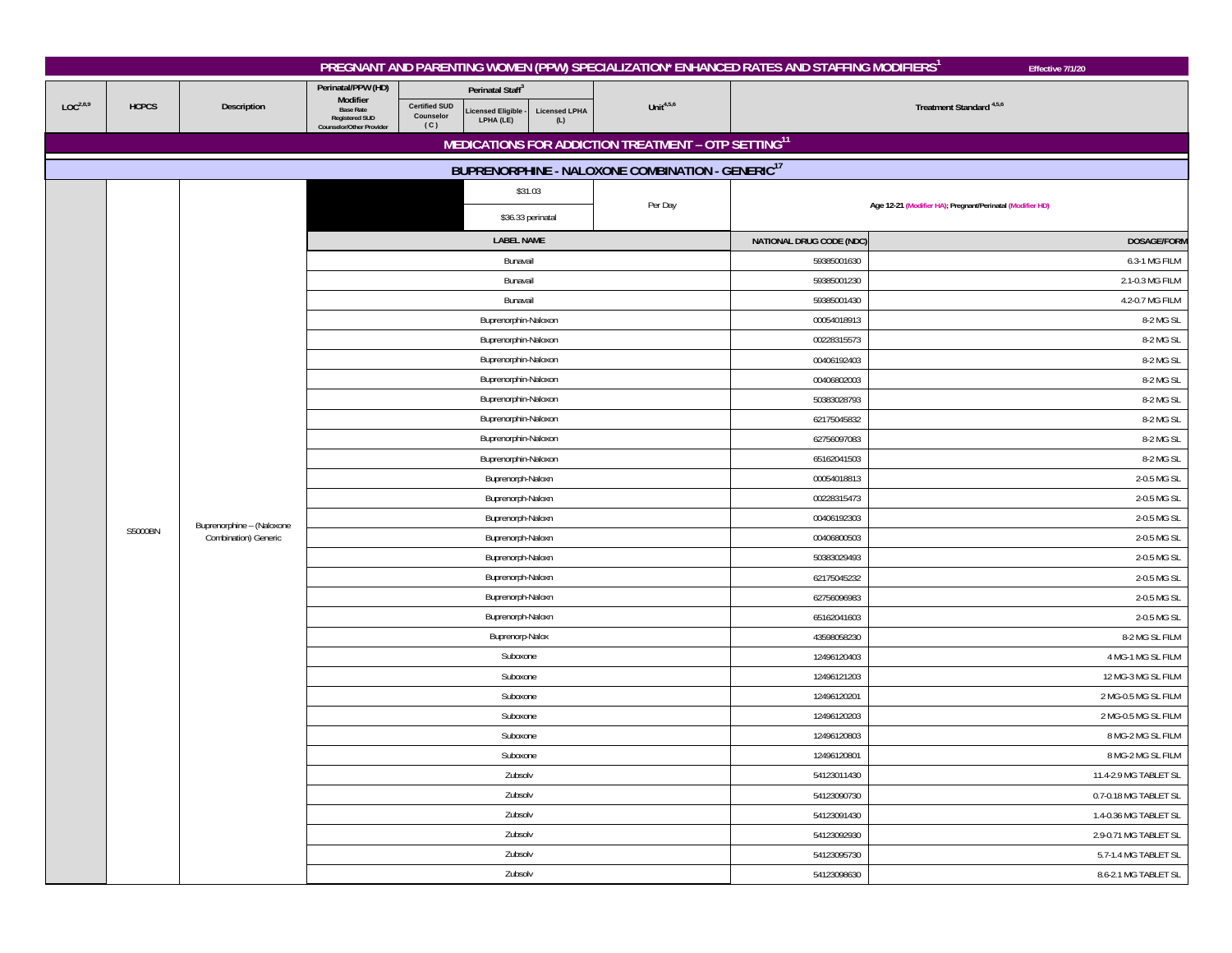|                      |              |                      |                                                                                                         |                                                                                                            |                             |                                                                 | PREGNANT AND PARENTING WOMEN (PPW) SPECIALIZATION* ENHANCED RATES AND STAFFING MODIFIERS <sup>1</sup> | Effective 7/1/20                                          |  |
|----------------------|--------------|----------------------|---------------------------------------------------------------------------------------------------------|------------------------------------------------------------------------------------------------------------|-----------------------------|-----------------------------------------------------------------|-------------------------------------------------------------------------------------------------------|-----------------------------------------------------------|--|
| LOC <sup>2,8,9</sup> | <b>HCPCS</b> | Description          | Perinatal/PPW (HD)<br>Modifier<br><b>Base Rate</b><br><b>Registered SUD</b><br>Counselor/Other Provider | Perinatal Staff <sup>3</sup><br><b>Certified SUD</b><br>Licensed Eligible<br>LPHA (LE)<br>Counselor<br>(C) | <b>Licensed LPHA</b><br>(L) | Unit $4,5,6$                                                    |                                                                                                       | Treatment Standard <sup>4,5,6</sup>                       |  |
|                      |              |                      |                                                                                                         |                                                                                                            |                             | MEDICATIONS FOR ADDICTION TREATMENT - OTP SETTING <sup>11</sup> |                                                                                                       |                                                           |  |
|                      |              |                      |                                                                                                         |                                                                                                            |                             | DISULFIRAM - GENERIC <sup>17</sup>                              |                                                                                                       |                                                           |  |
|                      |              |                      |                                                                                                         |                                                                                                            | \$10.22                     | Per Day                                                         |                                                                                                       | Age 12-21 (Modifier HA); Pregnant/Perinatal (Modifier HD) |  |
|                      |              |                      |                                                                                                         |                                                                                                            | \$10.37 perinatal           |                                                                 |                                                                                                       |                                                           |  |
|                      |              |                      |                                                                                                         | <b>LABEL NAME</b>                                                                                          |                             |                                                                 | NATIONAL DRUG CODE (NDC)                                                                              | <b>DOSAGE/FORM</b>                                        |  |
|                      |              |                      |                                                                                                         | Antabuse                                                                                                   |                             |                                                                 | 51285052302                                                                                           | 250 MG TABLET                                             |  |
|                      |              |                      |                                                                                                         | Antabuse                                                                                                   |                             |                                                                 | 51285052402                                                                                           | 500 MG TABLET                                             |  |
|                      |              | Disulfiram - Generic |                                                                                                         | Disulfiram                                                                                                 |                             |                                                                 | 00054035613                                                                                           | 250 MG TABLET                                             |  |
|                      |              |                      |                                                                                                         | Disulfiram                                                                                                 |                             |                                                                 | 00054035625                                                                                           | 250 MG TABLET                                             |  |
|                      | S5000C       |                      |                                                                                                         | Disulfiram                                                                                                 |                             |                                                                 | 00093503501                                                                                           | 250 MG TABLET                                             |  |
|                      |              |                      |                                                                                                         | Disulfiram                                                                                                 |                             |                                                                 | 00378414001                                                                                           | 250 MG TABLET                                             |  |
|                      |              |                      |                                                                                                         | Disulfiram                                                                                                 |                             |                                                                 | 47781060730                                                                                           | 250 MG TABLET                                             |  |
|                      |              |                      |                                                                                                         | Disulfiram                                                                                                 |                             |                                                                 | 64980017101                                                                                           | 250 MG TABLET                                             |  |
|                      |              |                      |                                                                                                         | Disulfiram                                                                                                 |                             |                                                                 | 64980017103                                                                                           | 250 MG TABLET                                             |  |
|                      |              |                      |                                                                                                         | Disulfiram                                                                                                 |                             |                                                                 | 00054035713                                                                                           | 500 MG TABLET                                             |  |
|                      |              |                      |                                                                                                         | Disulfiram                                                                                                 |                             |                                                                 | 00054035725                                                                                           | 500 MG TABLET                                             |  |
|                      |              |                      |                                                                                                         | Disulfiram                                                                                                 |                             |                                                                 | 00093503601                                                                                           | 500 MG TABLET                                             |  |
|                      |              |                      |                                                                                                         | Disulfiram                                                                                                 |                             |                                                                 | 00378414101                                                                                           | 500 MG TABLET                                             |  |
|                      |              |                      |                                                                                                         | Disulfiram                                                                                                 |                             | 64980017203                                                     | 500 MG TABLET                                                                                         |                                                           |  |
|                      |              |                      |                                                                                                         |                                                                                                            |                             | NALOXONE HCL <sup>17</sup>                                      |                                                                                                       |                                                           |  |
|                      |              |                      |                                                                                                         | \$144.66                                                                                                   |                             | per 2 Units                                                     | Age 12-21 (Modifier HA); Pregnant/Perinatal (Modifier HD)                                             |                                                           |  |
|                      | S5000D       | Naloxone HCL         |                                                                                                         | <b>LABEL NAME</b>                                                                                          |                             |                                                                 | NATIONAL DRUG CODE (NDC)                                                                              | <b>DOSAGE/FORM</b>                                        |  |
|                      |              |                      |                                                                                                         | Narcan                                                                                                     |                             |                                                                 | 69547035302                                                                                           | 4 MG NASAL SPRAY                                          |  |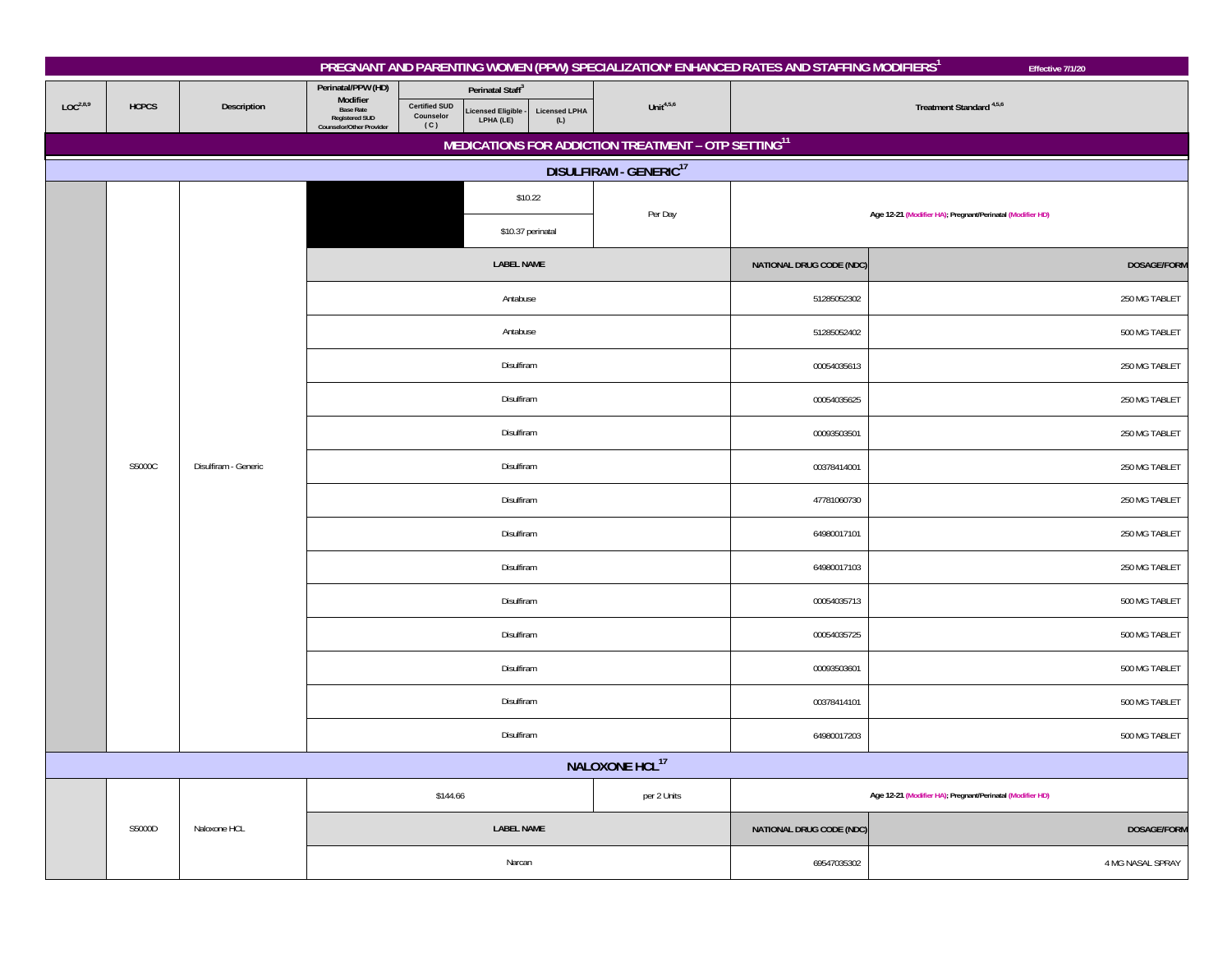|                                                                                                      |                                            |                                                              |                                                                              |                                          |                               |                             |                                                 | PREGNANT AND PARENTING WOMEN (PPW) SPECIALIZATION* ENHANCED RATES AND STAFFING MODIFIERS <sup>1</sup> | Effective 7/1/20                                                                                                                                                                                                                                                                                   |
|------------------------------------------------------------------------------------------------------|--------------------------------------------|--------------------------------------------------------------|------------------------------------------------------------------------------|------------------------------------------|-------------------------------|-----------------------------|-------------------------------------------------|-------------------------------------------------------------------------------------------------------|----------------------------------------------------------------------------------------------------------------------------------------------------------------------------------------------------------------------------------------------------------------------------------------------------|
|                                                                                                      |                                            |                                                              | Perinatal/PPW (HD)<br>Modifier                                               |                                          | Perinatal Staff <sup>3</sup>  |                             |                                                 |                                                                                                       |                                                                                                                                                                                                                                                                                                    |
| LOC <sup>2,8,9</sup>                                                                                 | <b>HCPCS</b>                               | Description                                                  | <b>Base Rate</b><br><b>Registered SUD</b><br><b>Counselor/Other Provider</b> | <b>Certified SUD</b><br>Counselor<br>(C) | icensed Eligible<br>LPHA (LE) | <b>Licensed LPHA</b><br>(L) | Unit $4,5,6$                                    |                                                                                                       | Treatment Standard <sup>4,5,6</sup>                                                                                                                                                                                                                                                                |
|                                                                                                      | RECOVERY SUPPORT SERVICES <sup>4,5,6</sup> |                                                              |                                                                              |                                          |                               |                             |                                                 |                                                                                                       |                                                                                                                                                                                                                                                                                                    |
|                                                                                                      | H0049                                      | Screening                                                    | \$30.00                                                                      | \$30.00                                  | \$30.00                       | \$30.00                     | 15-Minute Increment                             |                                                                                                       | Limit One Unit Per Patient Per Day Per Episode Per Provider Site                                                                                                                                                                                                                                   |
| Recovery<br>Support<br>Services<br>(RSS)                                                             | H0004                                      | Individual Counseling                                        | \$32.69                                                                      | \$32.69                                  | \$32.69                       | \$32.69                     | 15-Minute Increment                             | Age 12-17 (Modifier HA); Pregnant/Perinatal (Modifier HD)                                             |                                                                                                                                                                                                                                                                                                    |
|                                                                                                      | H0005                                      | Group Counseling                                             | \$32.69                                                                      | \$32.69                                  | \$32.69                       | \$32.69                     | 15-Minute Increment<br>(min 60, max 90)         |                                                                                                       | Between 1-24 units or up to 6 hours per month                                                                                                                                                                                                                                                      |
|                                                                                                      |                                            |                                                              | \$2.18                                                                       | \$2.18                                   | \$2.18                        | \$2.18                      | per minute                                      |                                                                                                       |                                                                                                                                                                                                                                                                                                    |
|                                                                                                      | H0038-R                                    | Recovery Monitoring                                          | \$24.40                                                                      | \$24.40                                  | \$24.40                       | \$24.40                     | 15-Minute Increment                             |                                                                                                       | Age 18-20 (Modifier HA), Pregnant/Perinatal (Modifier HD)                                                                                                                                                                                                                                          |
| Code: $U6 +$<br><b>U</b> Code for Last<br><b>Level of Care</b><br>See Above (except<br>OTP use "UA") | H0038-S                                    | Substance Abuse Assistance                                   | \$24.40                                                                      | \$24.40                                  | \$24.40                       | \$24.40                     | 15-Minute Increment                             |                                                                                                       | Age 21+ (Modifier N/A), Pregnant/Perinatal (Modifier HD)                                                                                                                                                                                                                                           |
|                                                                                                      | H0006                                      | Case Management                                              | \$35.75                                                                      | \$35.75                                  | \$35.75                       | \$35.75                     | 15-Minute Increment                             | Between 1-28 units or up to 7 hours per month                                                         |                                                                                                                                                                                                                                                                                                    |
|                                                                                                      | <b>RECOVERY BRIDGE HOUSING12</b>           |                                                              |                                                                              |                                          |                               |                             |                                                 |                                                                                                       |                                                                                                                                                                                                                                                                                                    |
| Recovery<br><b>Bridge Housing</b><br>(RBH)<br>Code: None                                             | H2034                                      | Recovery Bridge Housing                                      | \$55.00<br>perinatal                                                         | \$55.00<br>perinatal                     | \$55.00<br>perinatal          | \$55.00<br>perinatal        | Day Rate                                        |                                                                                                       | Authorization by County Required<br>Age 12-17: 0 days - Not Available<br>Age 18 and Older: 180 days per calendar year noncontiguous<br>Pregnant/Post-Partum (Modifier HD)<br>Length of pregnancy and post-partum period, last day of the month when the 60th day after the end of pregnancy occurs |
|                                                                                                      |                                            |                                                              |                                                                              |                                          |                               |                             | CLIENT ENGAGEMENT AND NAVIGATION SERVICE (CENS) |                                                                                                       |                                                                                                                                                                                                                                                                                                    |
| <b>CENS</b>                                                                                          | $\sim$                                     | Co-located patient navigation and<br>connection to treatment | \$73.70                                                                      | \$73.70                                  | \$73.70                       | \$73.70                     | Per Staff Hour                                  | counselor.                                                                                            | Salary and allowable costs (specifically supervisor; clerical/support staff; data-entry clerk; CENS area office space; equipment<br>such as laptops and internet access; supplies) associated with one (1) full-time equivalent Substance Use Disorder (SUD)                                       |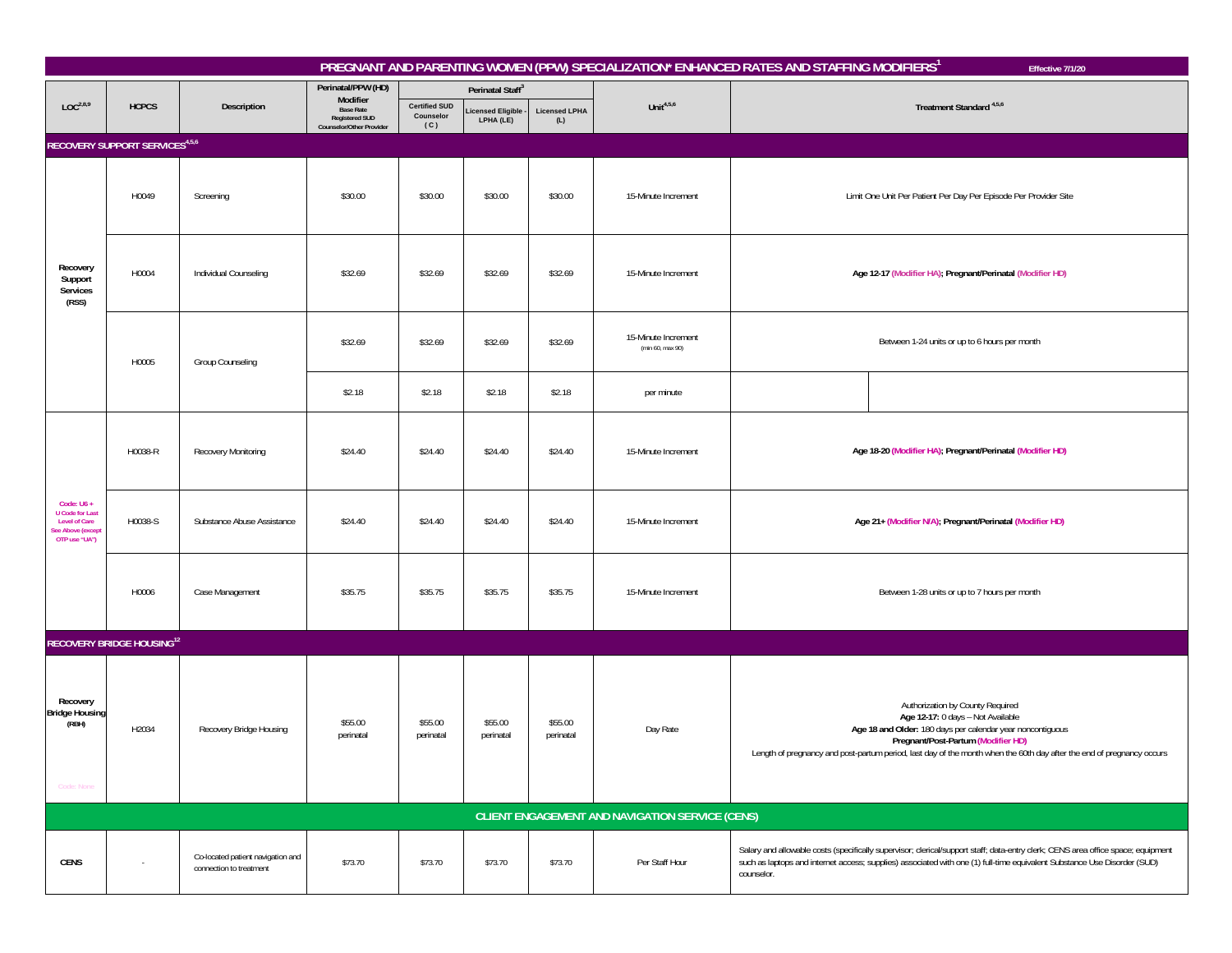|                                 |              |                                                              |                                                                      |                                          |                               |                             |                                                                                                                                                                                                       | PREGNANT AND PARENTING WOMEN (PPW) SPECIALIZATION* ENHANCED RATES AND STAFFING MODIFIERS <sup>1</sup><br>Effective 7/1/20                                                                                                                                                                                                                                                                                                                                                                                                                                                                                                                                                                                                  |
|---------------------------------|--------------|--------------------------------------------------------------|----------------------------------------------------------------------|------------------------------------------|-------------------------------|-----------------------------|-------------------------------------------------------------------------------------------------------------------------------------------------------------------------------------------------------|----------------------------------------------------------------------------------------------------------------------------------------------------------------------------------------------------------------------------------------------------------------------------------------------------------------------------------------------------------------------------------------------------------------------------------------------------------------------------------------------------------------------------------------------------------------------------------------------------------------------------------------------------------------------------------------------------------------------------|
|                                 |              |                                                              | Perinatal/PPW (HD)<br>Modifier                                       |                                          | Perinatal Staff <sup>3</sup>  |                             |                                                                                                                                                                                                       |                                                                                                                                                                                                                                                                                                                                                                                                                                                                                                                                                                                                                                                                                                                            |
| LOC <sup>2,8,9</sup>            | <b>HCPCS</b> | Description                                                  | <b>Base Rate</b><br><b>Registered SUD</b><br>Counselor/Other Provide | <b>Certified SUD</b><br>Counselor<br>(C) | icensed Eligible<br>LPHA (LE) | <b>Licensed LPHA</b><br>(L) | Unit $4,5,6$                                                                                                                                                                                          | Treatment Standard <sup>4,5,6</sup>                                                                                                                                                                                                                                                                                                                                                                                                                                                                                                                                                                                                                                                                                        |
|                                 |              |                                                              |                                                                      |                                          |                               |                             | <b>Provided Documentation of Delivered Services</b>                                                                                                                                                   | PREGNANT AND PARENTING WOMEN (PPW) SERVICES - DMC PERINATAL DESIGNATED SITES ONLY <sup>13</sup>                                                                                                                                                                                                                                                                                                                                                                                                                                                                                                                                                                                                                            |
|                                 | H0006-C      | Child Case Management <sup>14</sup>                          | \$38.54                                                              | \$40.85                                  | \$44.32                       | \$46.25                     | 15-Minute Increment<br>(per child)                                                                                                                                                                    | Up to 4 (four) 15-minute increments (1 hour) per child 0-16 years of age, per month<br>For arrangement, coordination, and monitoring of services for children: primary medical care, primary pediatric care, gender-<br>specific treatment, and therapeutic interventions.                                                                                                                                                                                                                                                                                                                                                                                                                                                 |
|                                 | T1009        | Cooperative (Co-Op) Child Care <sup>15</sup>                 | \$1.66                                                               | \$1.66                                   | \$1.66                        | \$1.66                      | 15-Minute Increment<br>(per child)<br>See PPW Bulletin 18-11 or Provider<br>Manual for additional caregiver to child ratio<br>and service criteria                                                    | Total Annual Cap per Child: \$3260.24 or 1964 units; including weekly limits as follows and based on mother's SUD level of care:<br>ASAM 1.0 and 1.0 OTP: Up to 9 hours per week for each child 0-14<br>ASAM 2.1: Up to 19 hours (if non-pregnant or post-partum mom) or up to 30 hours (if pregnant or post-partum [60-days after<br>delivery] mom) per week for each child 0-14<br>ASAM 3.1: Up to 20 hours per week for each child 0-14<br>ASAM 3.3: Up to 24 hours per week for each child 0-14<br>ASAM 3.5: Up to 22 hours per week for each child 0-14                                                                                                                                                               |
| Supplemental Perinatal Services | T2027        | Licensed-Like Child Care <sup>15</sup>                       | \$3.10                                                               | \$3.10                                   | \$3.10                        | \$3.10                      | 15-Minute Increment<br>(per child)<br>See PPW Bulletin 18-11 or Provider Manual fo<br>additional caregiver to child ratio and service<br>criteria.                                                    | Note: A child may receive either T1009 or T2027 not both in a 1-year period<br>Total Annual Cap per Child: \$5025.10 or 1621 units; including weekly limits as follows and based on mother's SUD level of care:<br>ASAM 1.0 and 1.0 OTP: Up to 9 hours per week for each child 0-14<br>ASAM 2.1: Up to 19 hours (if non-pregnant or post-partum mom) or up to 30 hours (if pregnant or post-partum [60-days after<br>delivery] mom) per week for each child 0-14<br>ASAM 3.1: Up to 20 hours per week for each child 0-14<br>ASAM 3.3: Up to 24 hours per week for each child 0-14<br>ASAM 3.5: Up to 22 hours per week for each child 0-14<br>Note: A child may receive either T1009 or T2027 not both in a 1-year period |
|                                 | A0080        | Transportation<br>(non-residential providers)                | \$0.58                                                               | \$0.58                                   | \$0.58                        | \$0.58                      | Per Mile<br>If using an agency owned/operated vehicle to ensur<br>access to primary medical care, primary pediatric<br>care, gender-specific treatment, and/or therapeutic<br>services for children). | Up to 80 miles or \$46.40 per month, per beneficiary family unit (mother and child[ren] 0-16 years of age) with concurrent<br>participation in a non-residential program and when not leveraging transportation services funded by other programs for which the<br>beneficiary qualifies (e.g., CalWORKs, DCFS).                                                                                                                                                                                                                                                                                                                                                                                                           |
|                                 | S9976-C      | Residential (RS)<br>ASAM 3.1, 3.3 or 3.5<br>- Room and Board | \$55.00                                                              | \$55.00                                  | \$55.00                       | \$55.00                     | Day Rate                                                                                                                                                                                              | Child (age 0-16) accompanying parent to RS. Contingent on RS participation by pregnant or parenting women. Max of 5 children<br>per patient.                                                                                                                                                                                                                                                                                                                                                                                                                                                                                                                                                                               |
|                                 | H2034-C      | Recovery Bridge Housing<br>(RBH)<br>- Bed Day                | \$55.00                                                              | \$55.00                                  | \$55.00                       | \$55.00                     | Day Rate                                                                                                                                                                                              | Child (age 0-16) accompanying parent to RBH. Contingent on RBH participation by pregnant or parenting women. Max of 5<br>children per patient.                                                                                                                                                                                                                                                                                                                                                                                                                                                                                                                                                                             |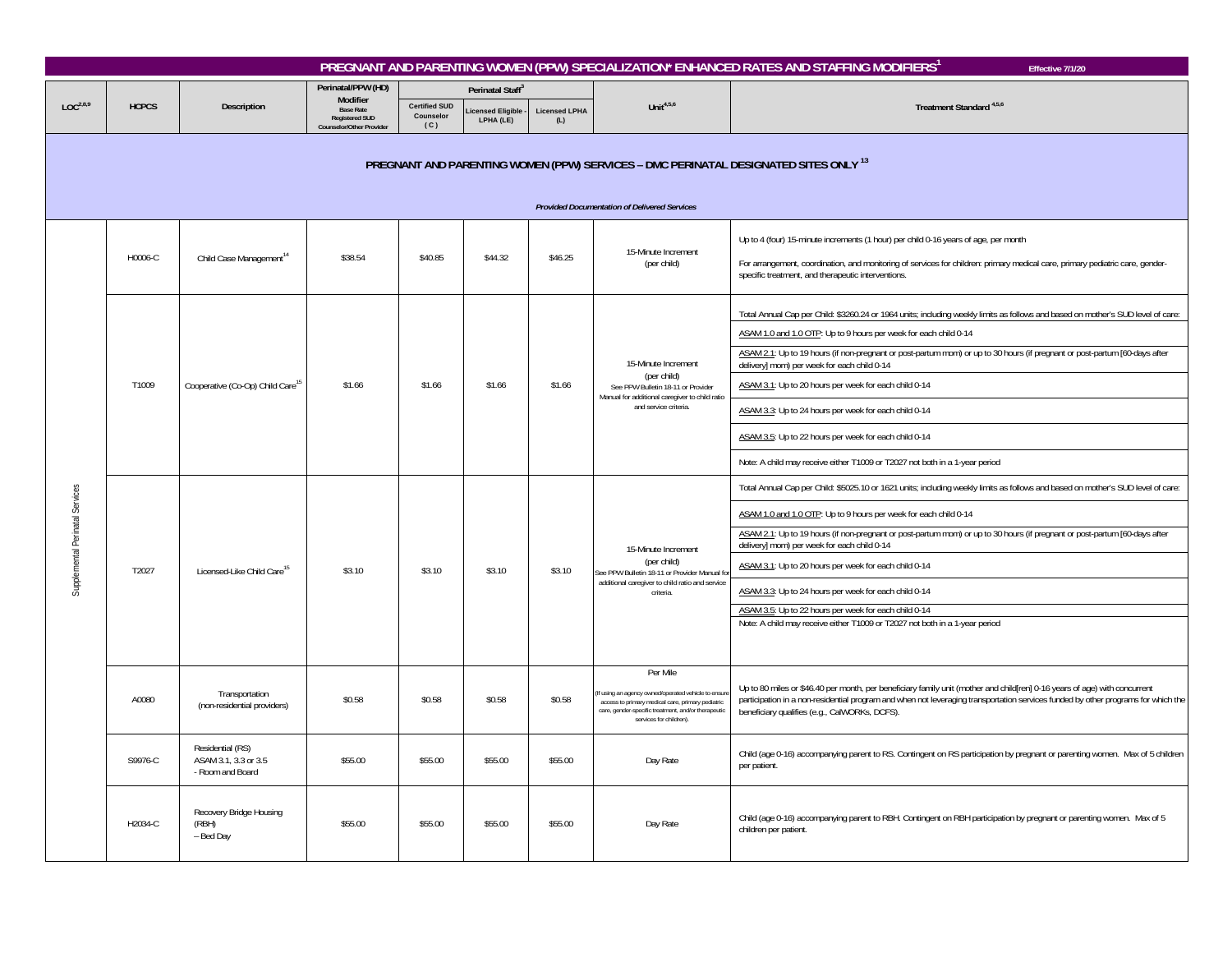| PREGNANT AND PARENTING WOMEN (PPW) SPECIALIZATION* ENHANCED RATES AND STAFFING MODIFIERS'<br>Effective 7/1/20 |              |             |                                                                                                                                                                                                                                                                                                                                      |  |  |  |  |  |  |  |
|---------------------------------------------------------------------------------------------------------------|--------------|-------------|--------------------------------------------------------------------------------------------------------------------------------------------------------------------------------------------------------------------------------------------------------------------------------------------------------------------------------------|--|--|--|--|--|--|--|
| LOC <sup>2,8,9</sup>                                                                                          | <b>HCPCS</b> | Description | Perinatal/PPW (HD)<br>Perinatal Staff <sup>3</sup><br>Modifier<br>Unit <sup>4,5,6</sup><br>Treatment Standard <sup>4,5,6</sup><br><b>Certified SUD</b><br><b>Base Rate</b><br>Licensed LPHA<br><b>Licensed Eligible -</b><br><b>Counselor</b><br><b>Registered SUD</b><br>LPHA (LE)<br>(L)<br>(C)<br><b>Counselor/Other Provider</b> |  |  |  |  |  |  |  |
| <b>CLAIMS INSTRUCTIONS</b>                                                                                    |              |             |                                                                                                                                                                                                                                                                                                                                      |  |  |  |  |  |  |  |

## 1 **Population Modifiers: Pregnant and Parenting Women Specialization, also known as Perinatal, requires the following:**

• Current DMC certification for perinatal services.

- Counselors and/or LPHAs providing direct SUD treatment services to perinatal women must have minimum of 2 years of experience providing women-specific evidence-based or best practices which includes, but is not limited t Services, relational or cultural approaches that focus on the relevance and centrality of relationships, assessing and reviewing the history of interpersonal violence, women-only therapeutic environments, parenting support applicable.

• Listed on the SBAT as a qualified site.

2 U Codes: Claims submission in Sage is currently configured to require the identification of "U Codes" for the level of care (LOC), and specific modifiers: "HA" - youth under 21 years old and "HD" - pregnant and perinatal selected in Sage for the associated service or population.

| ASAM Level of Care (LOC) and "U Code" Crosswalk for Claims Submission |                                                          |                        |  |  |  |  |
|-----------------------------------------------------------------------|----------------------------------------------------------|------------------------|--|--|--|--|
| ASAM 1.0-AR                                                           | Outpatient At-Risk                                       |                        |  |  |  |  |
| ASAM 1.0                                                              | Outpatient                                               | U7                     |  |  |  |  |
| ASAM <sub>2.1</sub>                                                   | Intensive Outpatient                                     | U8                     |  |  |  |  |
| ASAM 3.1                                                              | Low Intensity Residential                                | U1                     |  |  |  |  |
| ASAM 3.3                                                              | High Intensity Residential, Population Specific          | U2                     |  |  |  |  |
| ASAM 3.5                                                              | High Intensity Residential Non-Population Specific       | U3                     |  |  |  |  |
| ASAM 1-WM                                                             | Ambulatory Withdrawal Management w/o Extended Monitoring | $U4 + U7$ or U8        |  |  |  |  |
| ASAM 2- WM                                                            | Ambulatory WM with Extended On-Site Monitoring           | $U5 + U7$ or U8        |  |  |  |  |
| ASAM 3.2-WM                                                           | Residential Withdrawal Management, Clinically Managed    | U9                     |  |  |  |  |
| ASAM 3.7-WM                                                           | Inpatient Withdrawal Management, Medically Monitored     |                        |  |  |  |  |
| ASAM 4-WM                                                             | Inpatient Withdrawal Management, Medically Managed       |                        |  |  |  |  |
| ASAM 1-OTP                                                            | Opioid Treatment Program                                 | UA, HG                 |  |  |  |  |
| <b>RSS</b>                                                            | Recovery Support Services                                | U6 + last LOC "U Code" |  |  |  |  |
|                                                                       | Population and Modifier Crosswalk for Claims Submission  |                        |  |  |  |  |
| Youth                                                                 | Age 12-17                                                | HA                     |  |  |  |  |
| Young Adults                                                          | Age 18-20                                                | HA                     |  |  |  |  |
| Pregnant/Perinatal                                                    | Length of pregnancy and allowable post-partum            | HD                     |  |  |  |  |